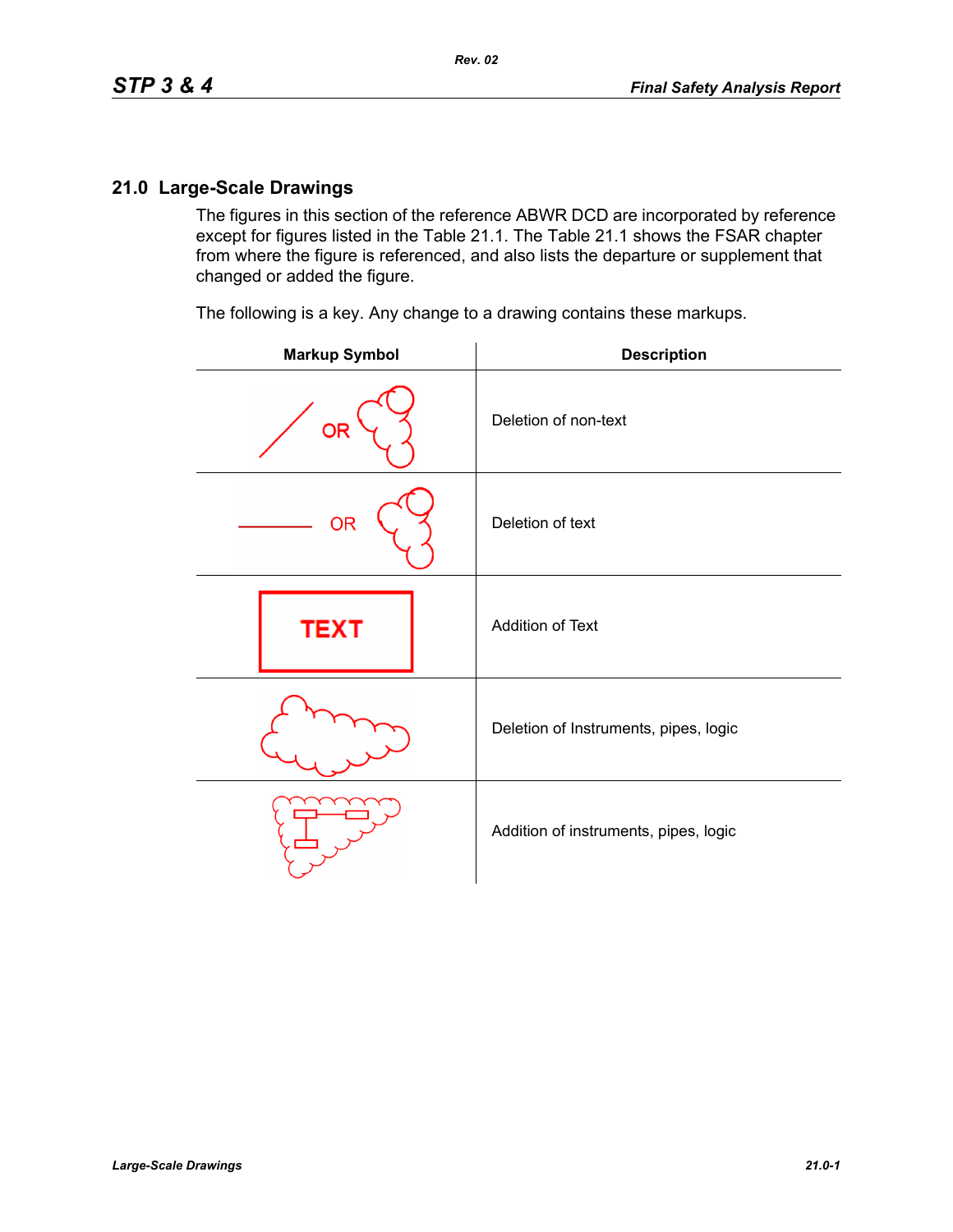| Chapter                 | <b>Figure</b> | Sheet No. | <b>Title</b>                                                                                                         | Departure No.                         |
|-------------------------|---------------|-----------|----------------------------------------------------------------------------------------------------------------------|---------------------------------------|
| $\mathbf{1}$            | $1.2 - 2$     |           | Reactor Building, Arrangement Elevation, Section A-A                                                                 | STD DEP T1 2.14-1                     |
| $\mathbf{1}$            | $1.2 - 8$     |           | Reactor Building, Arrangement Plan at Elevation 12300 mm                                                             | STD DEP T1 2.14-1                     |
| $\mathbf{1}$            | $1.2 - 23a$   |           | Radwaste Building at Elevation - 1700 mm                                                                             | STD DEP 3.8-1                         |
| $\mathbf{1}$            | $1.2 - 23b$   |           | Radwaste Building at Elevation 5300 mm                                                                               | STD DEP 3.8-1                         |
| $\mathbf{1}$            | $1.2 - 23c$   |           | Radwaste Building at Elevation 12300 mm                                                                              | <b>STD DEP 3.8-1</b>                  |
| $\mathbf{1}$            | $1.2 - 23d$   |           | Radwaste Building at Elevation 18300 mm                                                                              | STD DEP 3.8-1                         |
| $\mathbf{1}$            | $1.2 - 23e$   |           | Radwaste Building, Section A-A & B-B                                                                                 | STD DEP 3.8-1                         |
| $\mathbf{1}$            | $1.2 - 24$    |           | Turbine Building, General Arrangement at Elevation 5300 mm2300 mm                                                    | STP DEP 1.2-2                         |
| $\mathbf{1}$            | $1.2 - 25$    |           | Turbine Building, General Arrangement at Elevation 42300 mm-6300 mm                                                  | STP DEP 1.2-2                         |
| $\mathbf{1}$            | $1.2 - 26$    |           | Turbine Building, General Arrangement at Elevation 20300 mm12300 mm                                                  | <b>STP DEP 1.2-2</b>                  |
| $\mathbf{1}$            | $1.2 - 27$    |           | Turbine Building, General Arrangement at Elevation 30300 mm 19700 mm                                                 | <b>STP DEP 1.2-2</b>                  |
| $\mathbf{1}$            | $1.2 - 28$    |           | Turbine Building, General Arrangement, Longitudinal Section A-A at Elevation 24400 mm                                | <b>STP DEP 1.2-2</b>                  |
| $\mathbf{1}$            | $1.2 - 29$    |           | Turbine Building, General Arrangement, Section B-B at Elevation 27800 mm                                             | <b>STP DEP 1.2-2</b>                  |
| $\mathbf{1}$            | $1.2 - 30$    |           | Turbine Building, General Arrangement <del>, Section C-C</del> at Elevation 38300 mm                                 | <b>STP DEP 1.2-2</b>                  |
| $\mathbf{1}$            | $1.2 - 31$    |           | Turbine Building, General Arrangement, Section D-D at Elevation 47200 mm                                             | STP DEP 1.2-2                         |
| $\mathbf{1}$            | $1.2 - 32$    |           | General Arrangement, Reactor Service Water Pump House-Turbine Building, General<br><b>Arrangement at Section A-A</b> | STP DEP 9.2-5<br><b>STP DEP 1.2-2</b> |
| $\mathbf{1}$            | $1.2 - 33$    |           | General Arrangement, Reactor Service Water Pump House-Turbine Building, General<br><b>Arrangement at Section B-B</b> | STP DEP 0.2-5<br><b>STP DEP 1.2-2</b> |
| $\mathbf{1}$            | $1.2 - 34$    |           | General Arrangement, Reactor Service Water Pump HouseUHS Tower Plans                                                 | STP DEP 9.2-5-Supplement              |
| $\mathbf{1}$            | $1.2 - 35$    |           | General Arrangement, Reactor Service Water Pump House and UHS Basin UHS Tower<br><b>Sections</b>                     | STP DEP 9.2-5-Supplement              |
| $\mathbf{1}$            | $1.2 - 36$    |           | General Arrangement, Reactor Service Water Pump House and UHS Basin RSW<br>Pumphouse & Tunnel Plans & Sections       | STP DEP 9.2-5-Supplement              |
| $\mathbf{1}$            | $1.2 - 37$    |           | Site Plan-Plot Plan                                                                                                  | STP DEP 9.2-5-Supplement              |
| $\overline{\mathbf{3}}$ | $3H.3 - 11$   |           | Radwaste Building, Reinforced Concrete Basemat                                                                       | STD DEP T1 2.15-1                     |
| $\mathbf{a}$            | 3H.3-12       |           | Radwaste Building, Structural Steel Framing Plan, Typical Floor                                                      | STD DEP T1 2.15-1                     |
| $\overline{\mathbf{3}}$ | $3H.3-13$     |           | Radwaste Building, Structural Steel Framing Plan, Elevation 28000 mm                                                 | STD DEP T1 2.15-1                     |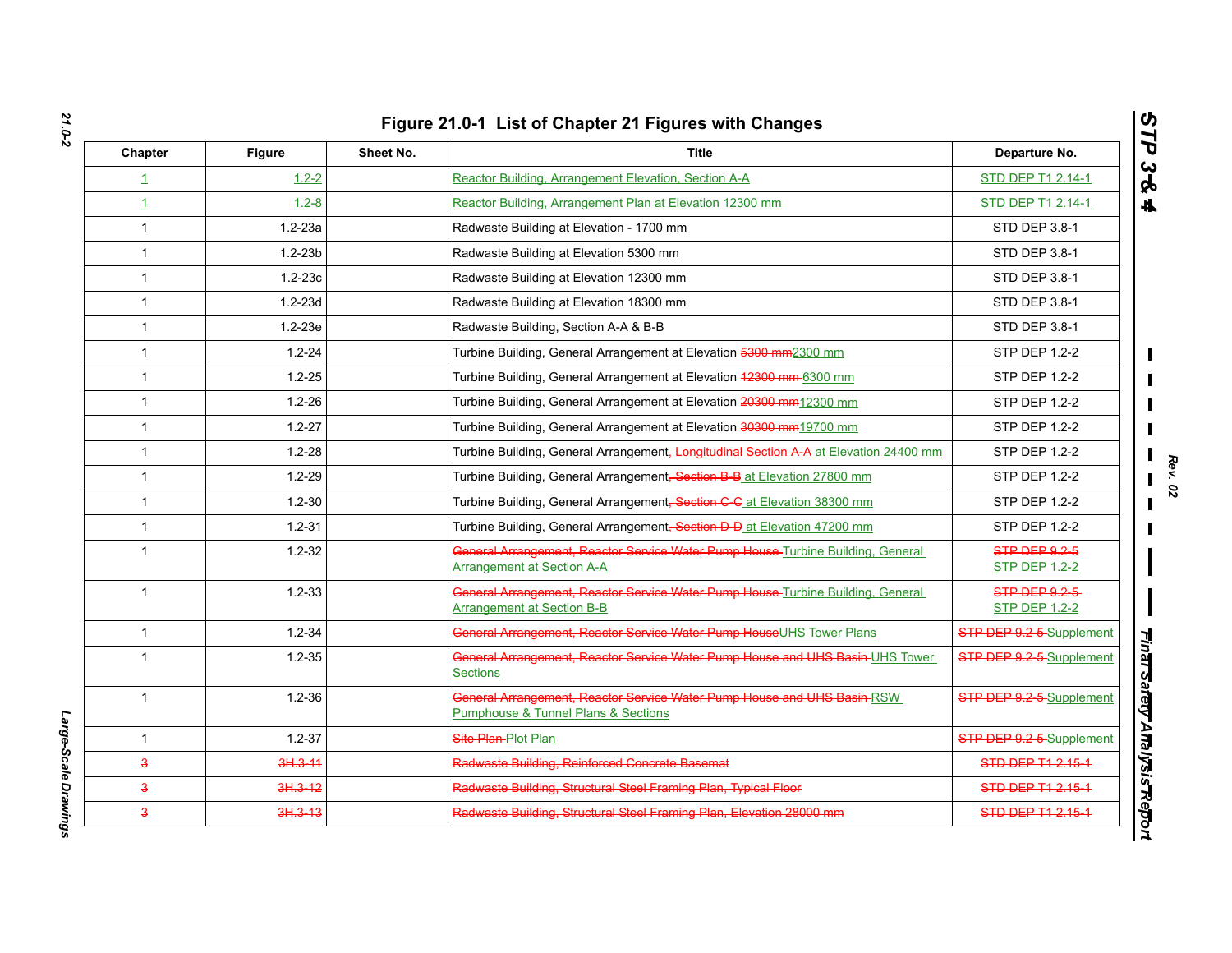| Chapter                 | Figure      | Sheet No.      | <b>Title</b>                                      | Departure No.                                    |
|-------------------------|-------------|----------------|---------------------------------------------------|--------------------------------------------------|
| $\overline{\mathbf{3}}$ | $3H.3 - 14$ |                | Radwaste Building, Section A-A                    | STD DEP T1 2.15-1                                |
| $\overline{\mathbf{3}}$ | 3H.3-15     |                | <b>Radwaste Building, Exterior Walls Sections</b> | STD DEP T1 2.15-1                                |
| $\overline{\mathbf{3}}$ | 3H.3-16     |                | Radwaste Building, Sections and Details           | STD DEP T1 2.15-1                                |
| $\overline{5}$          | $5.1 - 3$   | $\overline{2}$ | <b>Nuclear Boiler System P&amp;ID</b>             | <b>STD DEP 7.3-11</b>                            |
| 5                       | $5.1 - 3$   | 3              | Nuclear Boiler System P&ID                        | STD DEP 7.3-11                                   |
| 5                       | $5.1 - 3$   | $\overline{4}$ | Nuclear Boiler System P&ID                        | STD DEP 7.3-11<br><b>STD DEP 5.4-1</b>           |
| 5                       | $5.1 - 3$   | 9              | Nuclear Boiler System P&ID                        | STD DEP 2.1-1                                    |
| $\overline{5}$          | $5.2 - 8$   | $\mathbf{1}$   | Leak Detection and Isolation System IED           | STD DEP T1 2.14-1                                |
| 5                       | $5.2 - 8$   | 3              | Leak Detection and Isolation System IED           | STD DEP T1 2.14-1<br><b>STD DEP T1 2.3-1</b>     |
| 5                       | $5.2 - 8$   | 8              | Leak Detection and Isolation System IED           | STD DEP 7.3-11                                   |
| 5                       | $5.2 - 8$   | 10             | Leak Detection and Isolation System IED           | STD DEP 7.3-11<br><b>STD DEP 5.4-1</b>           |
| $\overline{5}$          | $5.4 - 4$   | $\mathbf{1}$   | <b>Reactor Recirculation System P&amp;ID</b>      | <b>STD DEP 5.4-4</b>                             |
| 5                       | $5.4 - 8$   | $\mathbf{1}$   | Reactor Core Isolation Cooling System P&ID        | STD DEP T1 2.4-3                                 |
| 5                       | $5.4 - 8$   | 3              | Reactor Core Isolation Cooling System P&ID        | STD DEP T1 2.4-3                                 |
| 5                       | $5.4 - 9$   | $\mathbf{1}$   | Reactor Core Isolation Cooling System PFD         | STD DEP T1 2.4-3                                 |
| 5                       | $5.4 - 9$   | $\overline{2}$ | Reactor Core Isolation Cooling System PFD         | STD DEP T1 2.4-3<br>STD DEP 6C-1                 |
| 5                       | $5.4 - 10$  | $\mathbf{1}$   | Residual Heat Removal System P&ID                 | STD DEP T1 2.14-1<br>STD DEP 7.3-11              |
| 5                       | $5.4 - 10$  | $\overline{2}$ | Residual Heat Removal System P&ID                 | STD DEP T1 2.4-1<br><b>STD DEP 7.3-11</b>        |
| 5                       | $5.4 - 10$  | 3              | Residual Heat Removal System P&ID                 | STD DEP T1 2.4-1<br><b>STD DEP 7.3-11</b>        |
| 5                       | $5.4 - 10$  | 4              | Residual Heat Removal System P&ID                 | STD DEP T1 2.14-1<br>STD DEP T1 2.14-1           |
| $\overline{5}$          | $5.4 - 10$  | $\overline{5}$ | <b>Residual Heat Removal System P&amp;ID</b>      | <b>STD DEP T1 2.4-1</b><br><b>STD DEP 7.3-11</b> |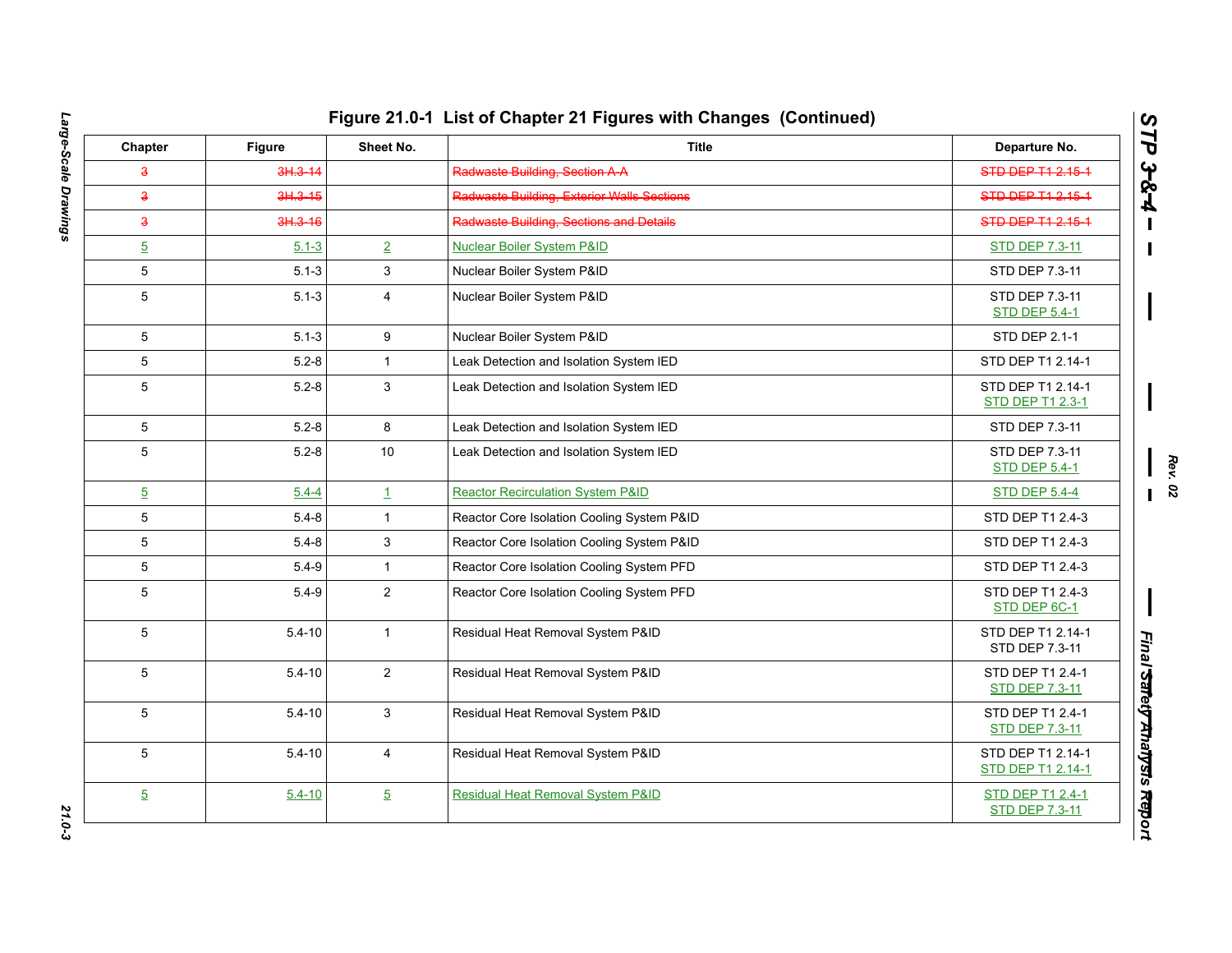| Chapter          | <b>Figure</b> | Sheet No.           | <b>Title</b>                                           | Departure No.                                          |
|------------------|---------------|---------------------|--------------------------------------------------------|--------------------------------------------------------|
| $\overline{5}$   | $5.4 - 10$    | $6\overline{6}$     | <b>Residual Heat Removal System P&amp;ID</b>           | STD DEP T1 2.14-1<br><b>STD DEP T1 2.4-1</b>           |
| $\overline{5}$   | $5.4 - 10$    | $\mathbf{Z}$        | Residual Heat Removal System P&ID                      | <b>STD DEP 7.3-11</b>                                  |
| $\overline{5}$   | $5.4 - 11$    | $\mathbf{1}$        | <b>Residual Heat Removal System PFD</b>                | STD DEP T1 2.4-1<br>STD DEP 5B-1<br>STD DEP 6C-1       |
| 5                | $5.4 - 11$    | 2                   | Residual Heat Removal System PFD                       | STD DEP T1 2.4-1<br>STD DEP 5B-1<br>STD DEP 6C-1       |
| $\overline{5}$   | $5.4 - 12$    | $\perp$             | Reactor Water Cleanup System P&ID (shts. 1-4)          | <b>STD DEP 7.3-11</b><br><b>STD DEP 5.4-1</b>          |
| $\overline{5}$   | $5.4 - 12$    | $\overline{2}$      | Reactor Water Cleanup System P&ID                      | <b>STD DEP 5.4-1</b><br><b>STD DEP 7.3-11</b>          |
| $\overline{5}$   | $5.4 - 12$    | $\overline{3}$      | Reactor Water Cleanup System P&ID                      | <b>STD DEP 5.4-1</b><br><b>STD DEP 7.3-11</b>          |
| $\overline{5}$   | $5.4 - 13$    | $\overline{2}$      | Reactor Water Cleanup System PFD                       | <b>STD DEP 5.4-1</b><br><b>STD DEP 7.3-11</b>          |
| $5 -$            | $5.4 - 14$    | $\overline{+}$      | Reactor Water Cleanup System IBD-                      | <b>STD DEP Admin-</b>                                  |
| $5 -$            | $5.4 - 14$    | $\overline{2}$      | Reactor Water Cleanup System IBD-                      | <b>STD DEP Admin-</b>                                  |
| $\overline{6}$   | $5.4 - 14$    | $\ddot{\mathbf{3}}$ | Reactor Water Cleanup System IBD-                      | STD DEP Admin-                                         |
| $5 -$            | $5.4 - 14$    | $\overline{f}$      | Reactor Water Cleanup System IBD-                      | STD DEPAdmin-                                          |
| $5 -$            | $5.4 - 14$    | $\mathbf{8}$        | Reactor Water Cleanup System IBD-                      | STD DEP Admin-                                         |
| $5 -$            | $5.4 - 14$    | $+4$                | Reactor Water Cleanup System IBD                       | <b>STD DEP Admin-</b>                                  |
| 6                | $6.2 - 38$    | $\mathbf{1}$        | Group Classification and Containment Isolation Diagram | STD DEP T1 2.4-3<br>STD DEP T1 2.14-1<br>STD DEP 9.3-2 |
| 6                | $6.2 - 38$    | $\overline{2}$      | Group Classification and Containment Isolation Diagram | STD DEP T1 2.4-3<br>STD DEP T1 2.14-1<br>STD DEP 9.3-2 |
| $6 -$            | 6.2-39        | $\overline{4}$      | Atmospheric Control System P&ID (shts. 1-3)            | STD DEP 6.2-1                                          |
| $6 \overline{6}$ | $6.2 - 40$    | $\perp$             | Flammability Control System P&IDNOT USED               | STD DEP T1 2.14-1                                      |
| $6 \overline{6}$ | $6.2 - 40$    | $\overline{2}$      | Flammability Control System P&IDNOT USED               | STD DEP T1 2.14-1                                      |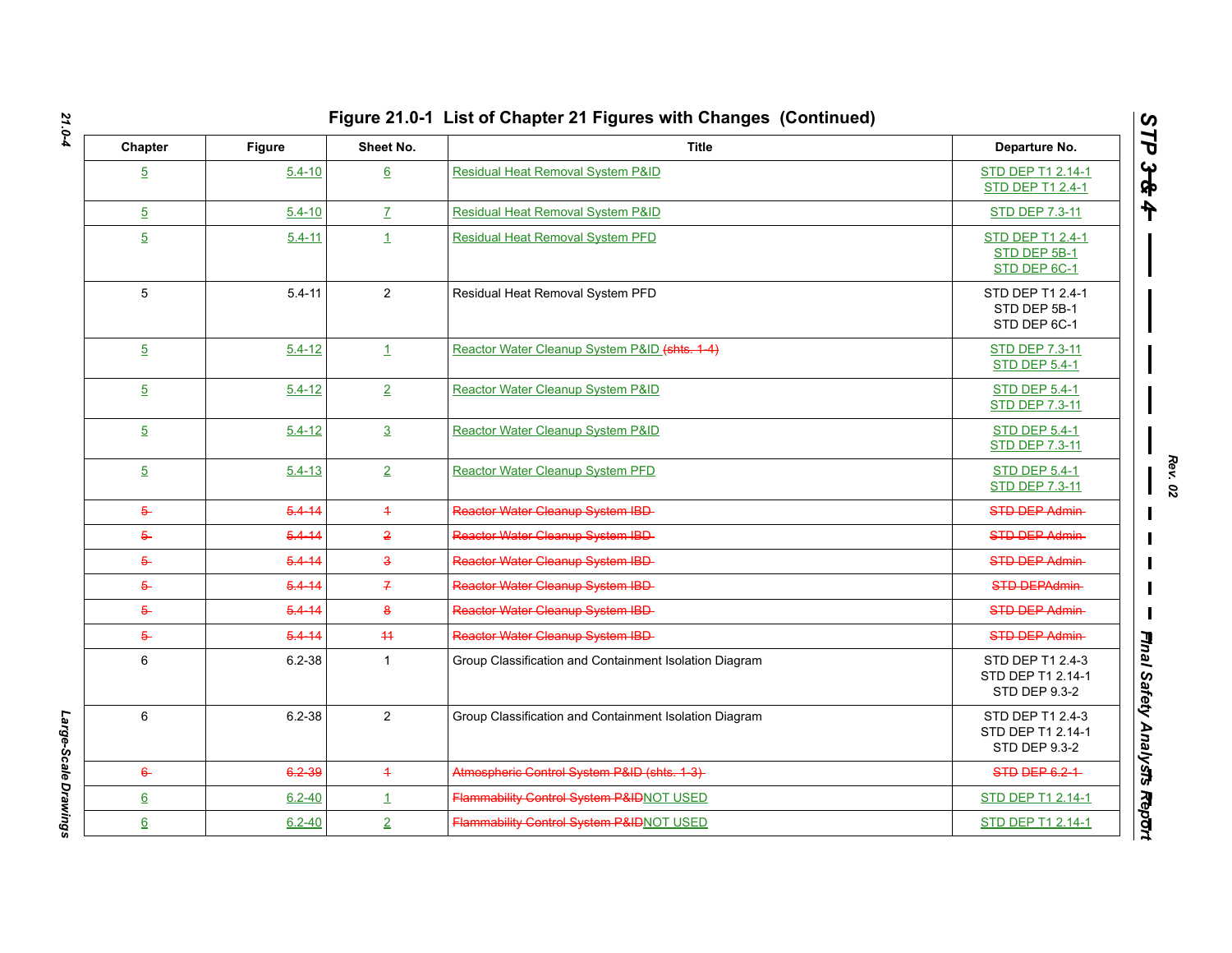| Chapter          | <b>Figure</b> | Sheet No.      | <b>Title</b>                                       | Departure No.                                                                                  |
|------------------|---------------|----------------|----------------------------------------------------|------------------------------------------------------------------------------------------------|
| $6 \overline{6}$ | $6.3 - 1$     | $\mathbf{1}$   | <b>High Pressure Core Flooder System PFD</b>       | STD DEP 6C-1                                                                                   |
| $\,6\,$          | $6.3 - 7$     | $\mathbf{1}$   | High Pressure Core Flooder System P&ID (shts. 1-2) | STD DEP 7.3-11                                                                                 |
| $\overline{7}$   | $7.2 - 9$     | $\mathbf{1}$   | Reactor Protection System IED                      | STD DEP T1 2.2-1<br>STD DEP T1 2.3-1<br>STD DEP T1 3.4-1<br>STD DEP 7.2-1                      |
| $\overline{7}$   | $7.2 - 9$     | $\overline{2}$ | Reactor Protection System IED                      | STD DEP T1 2.2-1<br>STD DEP T1 2.3-1<br>STD DEP T1 3.4-1<br>STD DEP 7.2-1                      |
| $\overline{7}$   | $7.2 - 9$     | 3              | Reactor Protection System IED                      | STD DEP T1 2.2-1<br>STD DEP T1 2.3-1<br>STD DEP T1 3.4-1<br>STD DEP 7.2-1                      |
| $\overline{7}$   | $7.2 - 9$     | 5              | Reactor Protection System IED                      | <b>STD DEP T1 2.2-1</b><br><b>STD DEP T1 2.3-1</b><br><b>STD DEP T1 3.4-1</b><br>STD DEP 7.2-1 |
| $\overline{7}$   | $7.2 - 9$     | 6              | Reactor Protection System IED                      | STD DEP T1 2.2-1<br><b>STD DEP T1 2.3-1</b><br>STD DEP T1 3.4-1<br>STD DEP 7.2-1               |
| $\overline{7}$   | $7.2 - 10$    | $\mathbf{1}$   | Reactor Protection System IBD                      | <b>STD DEP T1 2.2-1</b><br>STD DEP T1 2.3-1<br>STD DEP T1 3.4-1<br>STD DEP 7.2-1               |
| $\overline{7}$   | $7.2 - 10$    | $\overline{2}$ | Reactor Protection System IBD                      | STD DEP T1 3.4-1<br>STD DEP T1 2.3-1                                                           |
| $\overline{7}$   | $7.2 - 10$    | 11             | Reactor Protection System IBD                      | STD DEP T1 2.2-1<br>STD DEP T1 2.3-1<br>STD DEP T1 3.4-1<br>STD DEP 7.2-1                      |
| $\overline{7}$   | $7.2 - 10$    | 12             | Reactor Protection System IBD                      | STD DEP T1 2.2-1<br>STD DEP T1 2.3-1<br>STD DEP T1 3.4-1<br>STD DEP 7.2-1                      |

Large-Scale Drawings *Large-Scale Drawings 21.0-5*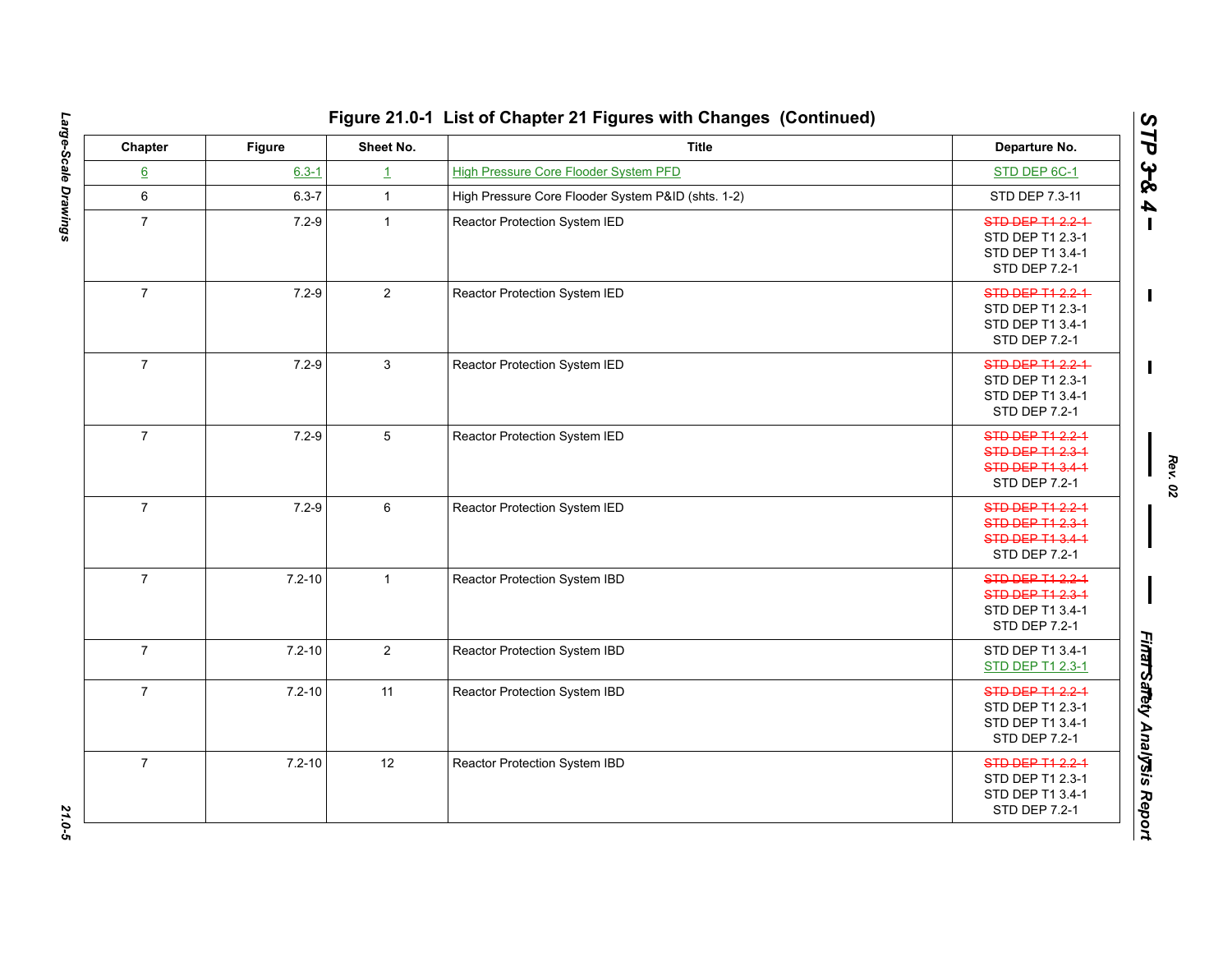| Chapter        | <b>Figure</b> | Sheet No. | <b>Title</b>                  | Departure No.                                                                    |
|----------------|---------------|-----------|-------------------------------|----------------------------------------------------------------------------------|
| $\overline{7}$ | $7.2 - 10$    | 13        | Reactor Protection System IBD | STD DEP T1 2.2-1<br>STD DEP T1 2.3-1<br>STD DEP T1 3.4-1<br>STD DEP 7.2-1        |
| $\overline{7}$ | $7.2 - 10$    | 14        | Reactor Protection System IBD | <b>STD DEP T1 2.2-1</b><br>STD DEP T1 2.3-1<br>STD DEP T1 3.4-1<br>STD DEP 7.2-1 |
| $\overline{7}$ | $7.2 - 10$    | 15        | Reactor Protection System IBD | STD DEP T1 3.4-1                                                                 |
| $\overline{7}$ | $7.2 - 10$    | 16        | Reactor Protection System IBD | STD DEP T1 3.4-1                                                                 |
| $\overline{7}$ | $7.2 - 10$    | 17        | Reactor Protection System IBD | STD DEP T1 3.4-1                                                                 |
| $\overline{7}$ | $7.2 - 10$    | 18        | Reactor Protection System IBD | STD DEP T1 3.4-1                                                                 |
| $\overline{7}$ | $7.2 - 10$    | 19        | Reactor Protection System IBD | STD DEP 7.2-1                                                                    |
| $\overline{7}$ | $7.2 - 10$    | 20        | Reactor Protection System IBD | STD DEP 7.2-1                                                                    |
| $\overline{7}$ | $7.2 - 10$    | 21        | Reactor Protection System IBD | STD DEP 7.2-1                                                                    |
| $\overline{7}$ | $7.2 - 10$    | 22        | Reactor Protection System IBD | STD DEP 7.2-1                                                                    |
| $\overline{7}$ | $7.2 - 10$    | 39        | Reactor Protection System IBD | STD DEP T1 2.3-1                                                                 |
| $\overline{7}$ | $7.2 - 10$    | 40        | Reactor Protection System IBD | STD DEP T1 2.3-1                                                                 |
| $\overline{7}$ | $7.2 - 10$    | 41        | Reactor Protection System IBD | STD DEP T1 2.3-1                                                                 |
| $\overline{7}$ | $7.2 - 10$    | 42        | Reactor Protection System IBD | STD DEP T1 2.3-1                                                                 |
| $\overline{7}$ | $7.2 - 10$    | 47        | Reactor Protection System IBD | STD DEP T1 2.3-1<br>STD DEP 7.2-1                                                |
| $\overline{7}$ | $7.2 - 10$    | 48        | Reactor Protection System IBD | STD DEP T1 2.3-1<br>STD DEP 7.2-1                                                |
| $\overline{7}$ | $7.2 - 10$    | 49        | Reactor Protection System IBD | STD DEP T1 2.3-1<br>STD DEP 7.2-1                                                |
| $\overline{7}$ | $7.2 - 10$    | 50        | Reactor Protection System IBD | STD DEP T1 2.3-1<br>STD DEP 7.2-1                                                |
| $\overline{7}$ | $7.2 - 10$    | 51        | Reactor Protection System IBD | STD DEP T1 2.3-1<br>STD DEP 7.2-1                                                |

*STP 3 & 4*

Large-Scale Drawings *Large-Scale Drawings*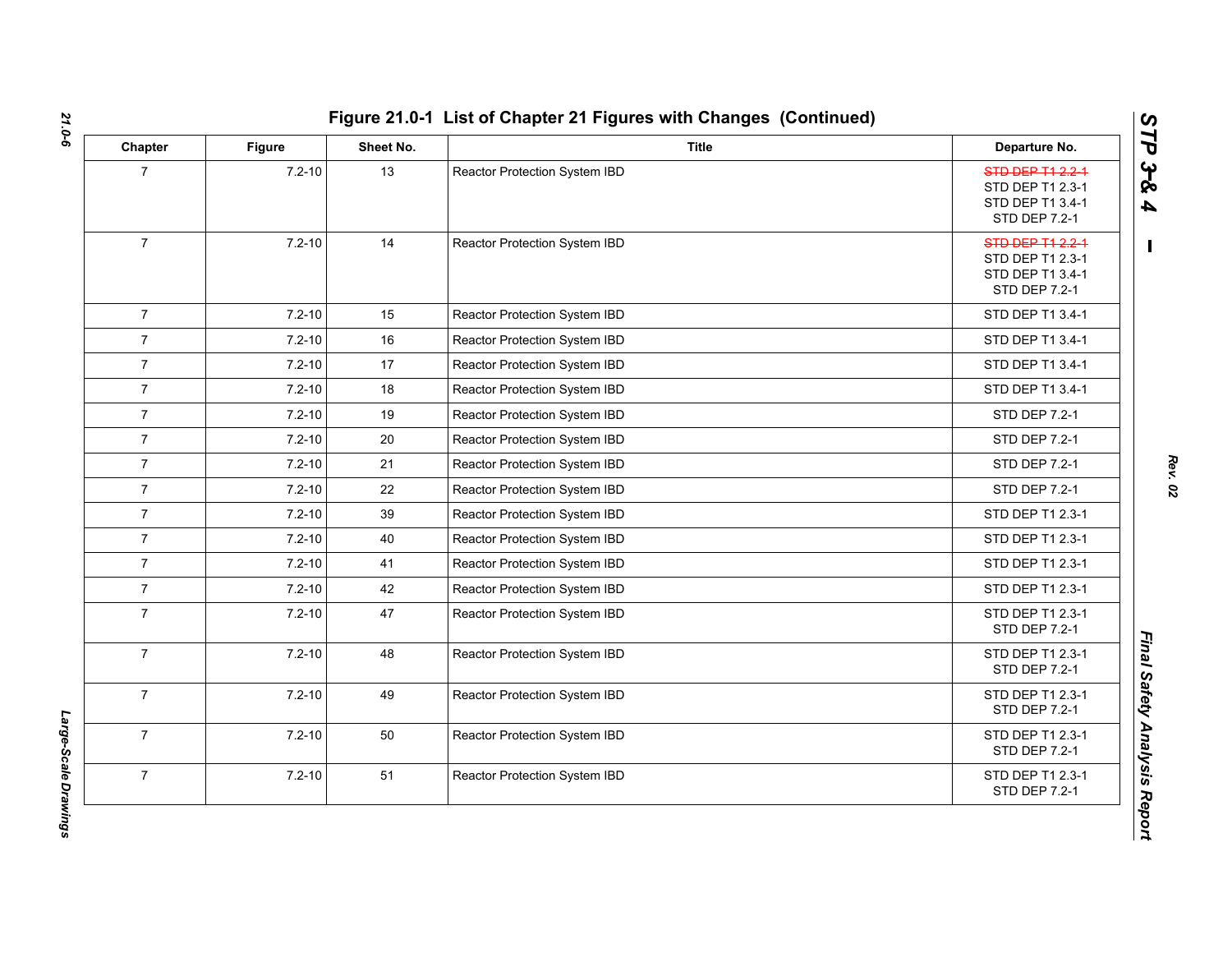| Chapter        | Figure     | Sheet No.      | <b>Title</b>                          | Departure No.                                                            |
|----------------|------------|----------------|---------------------------------------|--------------------------------------------------------------------------|
| $\overline{7}$ | $7.2 - 10$ | 52             | Reactor Protection System IBD         | STD DEP T1 2.3-1<br><b>STD DEP 7.2-1</b>                                 |
| $\overline{7}$ | $7.2 - 10$ | 53             | Reactor Protection System IBD         | STD DEP T1 2.3-1<br>STD DEP 7.2-1                                        |
| $\overline{7}$ | $7.2 - 10$ | 54             | Reactor Protection System IBD         | STD DEP T1 2.3-1<br>STD DEP 7.2-1                                        |
| $\overline{7}$ | $7.2 - 10$ | 67             | Reactor Protection System IBD         | <b>STD DEP 7.2-1</b>                                                     |
| $\overline{7}$ | $7.2 - 10$ | 69             | Reactor Protection System IBD         | STD DEP T1 2.3-1                                                         |
| $\overline{7}$ | $7.2 - 10$ | 71             | Reactor Protection System IBD         | STD DEP T1 2.3-1<br>STD DEP 7.2-1                                        |
| $\overline{7}$ | $7.3 - 1$  | $\overline{2}$ | High Pressure Core Flooder IBD        | STD DEP T1 3.4-1<br>STD DEP 7.3-10                                       |
| $\overline{7}$ | $7.3 - 1$  | 5              | High Pressure Core Flooder IBD        | STD DEP 7.3-10                                                           |
| $\overline{7}$ | $7.3 - 1$  | 6              | High Pressure Core Flooder IBD        | STD DEP 7.3-1                                                            |
| $\mathbf{Z}$   | $7.3 - 1$  | $\mathbf{Z}$   | <b>High Pressure Core Flooder IBD</b> | <b>STD DEP T1 3.4-1</b><br><b>STD DEP 7.3-1</b><br><b>STD DEP 7.3-10</b> |
| $\overline{7}$ | $7.3 - 1$  | 8              | High Pressure Core Flooder IBD        | STD DEP T1 3.4-1<br>STD DEP 7.3-10                                       |
| $\overline{7}$ | $7.3 - 1$  | 9              | High Pressure Core Flooder IBD        | STD DEP T1 3.4-1<br>STD DEP 7.3-10                                       |
| $\overline{7}$ | $7.3 - 1$  | 10             | High Pressure Core Flooder IBD        | STD DEP T1 3.4-1<br>STD DEP 7.3-10                                       |
| $\overline{7}$ | $7.3 - 1$  | 11             | High Pressure Core Flooder IBD        | STD DEP T1 3.4-1<br>STD DEP 7.3-10                                       |
| $\overline{7}$ | $7.3 - 1$  | 13             | High Pressure Core Flooder IBD        | STD DEP T1 3.4-1<br>STD DEP 7.3-10                                       |
| $\overline{7}$ | $7.3 - 1$  | 14             | High Pressure Core Flooder IBD        | STD DEP T1 3.4-1<br>STD DEP T1 3.4-1<br>STD DEP 7.3-10                   |
| $\overline{7}$ | $7.3 - 1$  | 15             | High Pressure Core Flooder IBD        | STD DEP T1 3.4-1<br>STD DEP T1 3.4-1<br>STD DEP 7.3-10                   |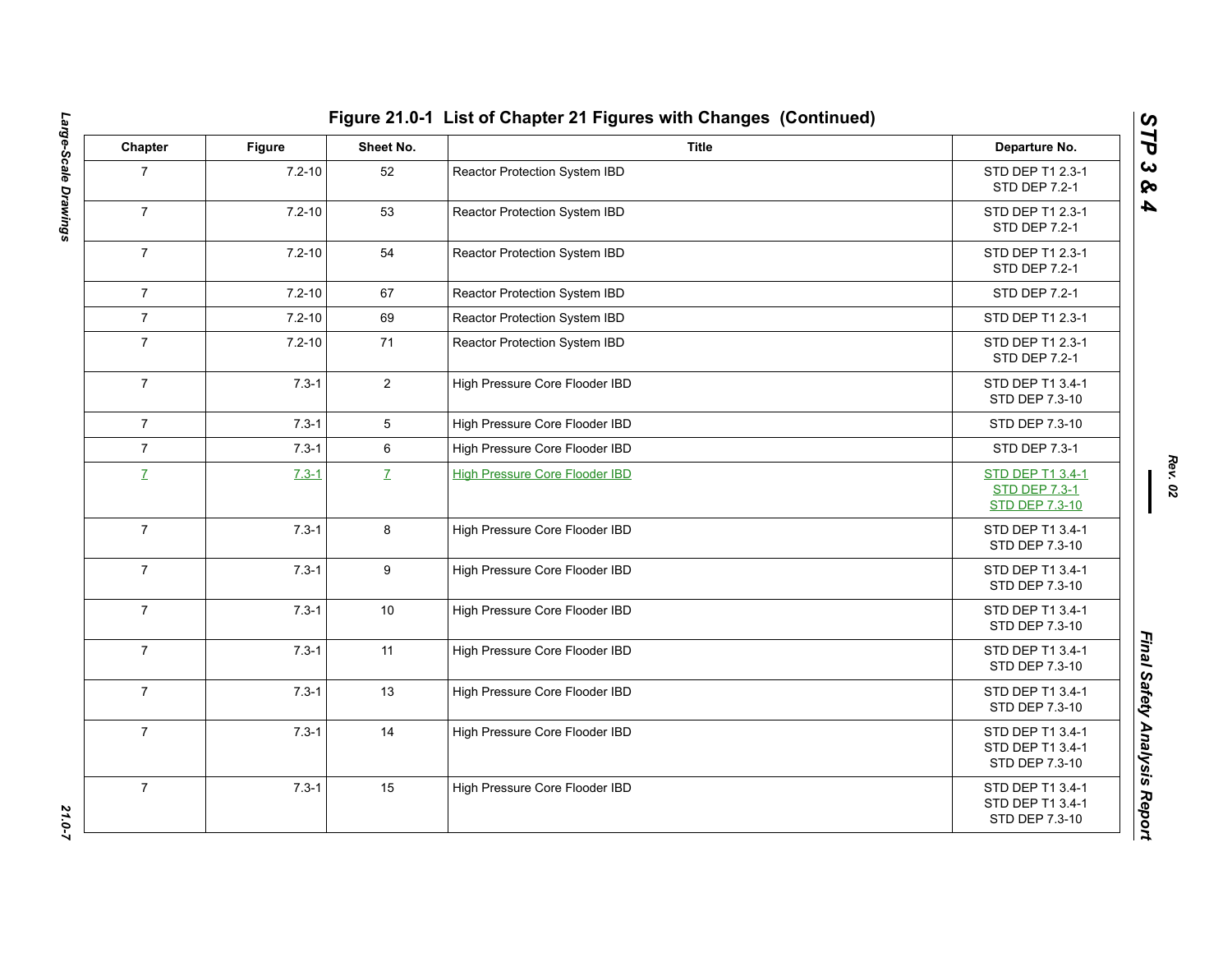| Chapter        | <b>Figure</b> | Sheet No.      | <b>Title</b>                              | Departure No.                                         |
|----------------|---------------|----------------|-------------------------------------------|-------------------------------------------------------|
| $\overline{7}$ | $7.3 - 1$     | 17             | High Pressure Core Flooder IBD            | STD DEP T1 3.4-1<br>STD DEP 7.3-10                    |
| $\overline{7}$ | $7.3 - 2$     | $\mathbf{1}$   | Nuclear Boiler System IBD                 | STD DEP T1 3.4-1<br>STD DEP T1 3.4-1<br>STD DEP 7.3-4 |
| $\overline{7}$ | $7.3 - 2$     | $\overline{2}$ | Nuclear Boiler System IBD                 | STD DEP T1 3.4-1<br>STD DEP T1 3.4-1<br>STD DEP 7.3-4 |
| $\overline{7}$ | $7.3 - 2$     | 3              | Nuclear Boiler System IBD                 | STD DEP T1 3.4-1                                      |
| $\overline{7}$ | $7.3 - 2$     | 4              | Nuclear Boiler System IBD                 | STD DEP T1 3.4-1                                      |
| $\overline{7}$ | $7.3 - 2$     | 5              | Nuclear Boiler System IBD                 | STD DEP T1 3.4-1                                      |
| $\overline{7}$ | $7.3 - 2$     | 6              | Nuclear Boiler System IBD                 | STD DEP T1 3.4-1                                      |
| $\overline{7}$ | $7.3 - 2$     | $\overline{7}$ | Nuclear Boiler System IBD                 | STD DEP T1 3.4-1                                      |
| $\overline{7}$ | $7.3 - 2$     | 8              | Nuclear Boiler System IBD                 | STD DEP T1 3.4-1                                      |
| $\overline{7}$ | $7.3 - 2$     | 9              | Nuclear Boiler System IBD                 | STD DEP T1 3.4-1                                      |
| $\overline{7}$ | $7.3 - 2$     | 10             | Nuclear Boiler System IBD                 | STD DEP T1 3.4-1                                      |
| $\mathbf{Z}$   | $7.3 - 2$     | 11             | <b>Nuclear Boiler System IBD</b>          | STD DEP T1 3.4-1                                      |
| $\overline{7}$ | $7.3 - 2$     | 18             | Nuclear Boiler System IBD                 | STD DEP T1 3.4-1                                      |
| $\overline{7}$ | $7.3 - 2$     | 36             | Nuclear Boiler System IBD                 | STD DEP T1 3.4-1                                      |
| $\overline{7}$ | $7.3 - 2$     | 37             | Nuclear Boiler System IBD                 | STD DEP T1 3.4-1                                      |
| $\overline{7}$ | $7.3 - 3$     | $\mathbf{1}$   | Reactor Core Isolation Cooling System IBD | STD DEP T1 2.4-3                                      |
| $\overline{7}$ | $7.3 - 3$     | $\overline{2}$ | Reactor Core Isolation Cooling System IBD | STD DEP T1 2.4-3                                      |
| $\overline{7}$ | $7.3 - 3$     | 3              | Reactor Core Isolation Cooling System IBD | STD DEP T1 2.4-3                                      |
| $\overline{7}$ | $7.3 - 3$     | $\overline{4}$ | Reactor Core Isolation Cooling System IBD | STD DEP T1 2.4-3                                      |
| $\overline{7}$ | $7.3 - 3$     | 5              | Reactor Core Isolation Cooling System IBD | STD DEP T1 2.4-3                                      |
| $\overline{7}$ | $7.3 - 3$     | 6              | Reactor Core Isolation Cooling System IBD | STD DEP T1 2.4-3                                      |
| $\overline{7}$ | $7.3 - 3$     | $\overline{7}$ | Reactor Core Isolation Cooling System IBD | STD DEP T1 2.4-3                                      |
| $\overline{7}$ | $7.3 - 3$     | 10             | Reactor Core Isolation Cooling System IBD | STD DEP T1 2.4-3                                      |
| $\overline{7}$ | $7.3 - 3$     | 11             | Reactor Core Isolation Cooling System IBD | STD DEP T1 2.4-3                                      |
|                |               |                |                                           |                                                       |

Large-Scale Drawings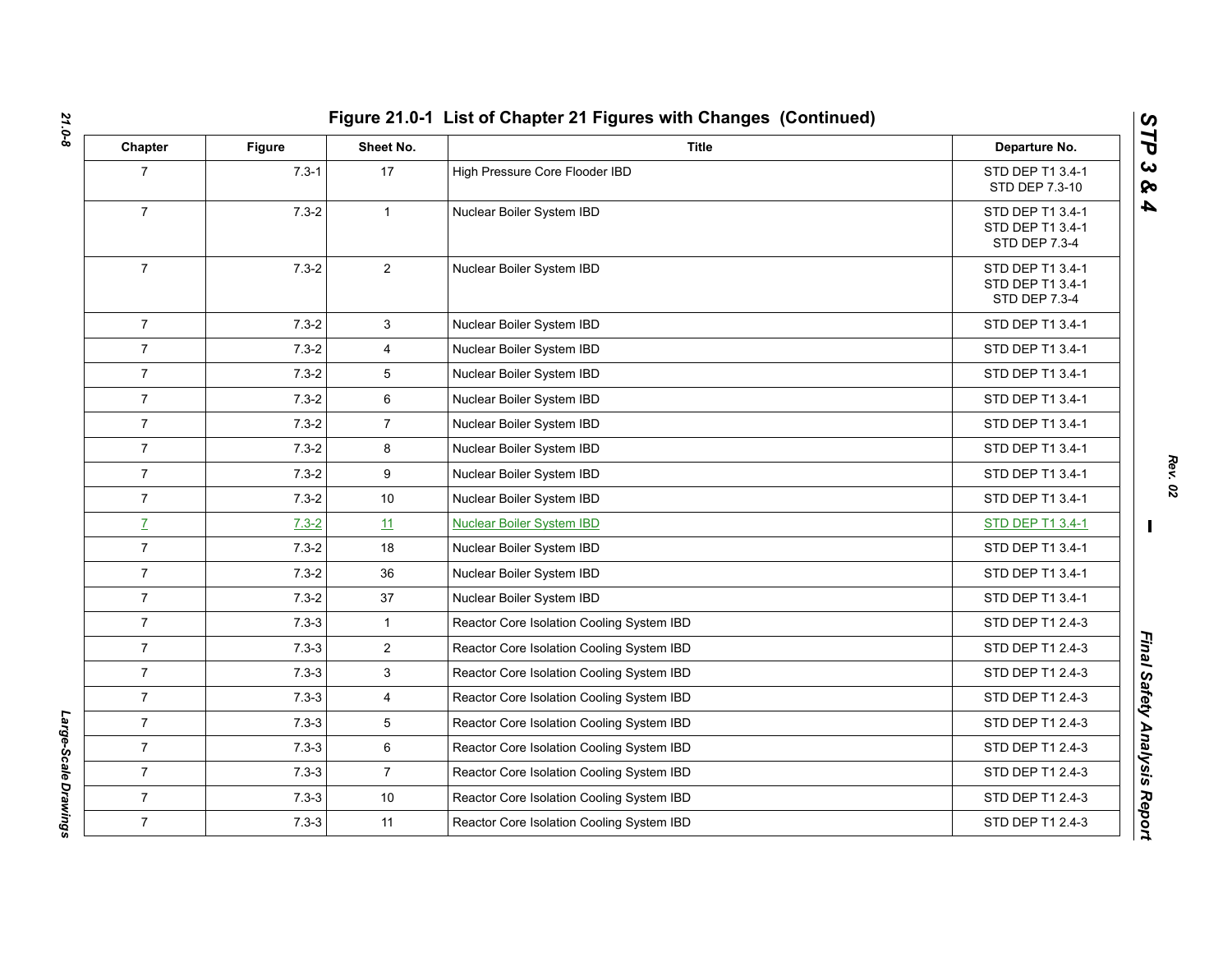| Chapter        | <b>Figure</b> | Sheet No.      | <b>Title</b>                              | Departure No.                         |
|----------------|---------------|----------------|-------------------------------------------|---------------------------------------|
| $\overline{7}$ | $7.3 - 3$     | 12             | Reactor Core Isolation Cooling System IBD | STD DEP T1 2.4-3                      |
| $\overline{7}$ | $7.3 - 3$     | 13             | Reactor Core Isolation Cooling System IBD | STD DEP T1 2.4-3                      |
| $\overline{7}$ | $7.3 - 3$     | 14             | Reactor Core Isolation Cooling System IBD | STD DEP T1 2.4-3                      |
| $\overline{7}$ | $7.3 - 3$     | 15             | Reactor Core Isolation Cooling System IBD | STD DEP T1 2.4-3                      |
| $\overline{7}$ | $7.3 - 3$     | 16             | Reactor Core Isolation Cooling System IBD | STD DEP T1 2.4-3                      |
| $\overline{7}$ | $7.3 - 3$     | 17             | Reactor Core Isolation Cooling System IBD | STD DEP T1 2.4-3                      |
| $\overline{7}$ | $7.3 - 4$     | $\mathbf{1}$   | Residual Heat Removal System IBD          | STD DEP T1 2.14-1                     |
| $\overline{7}$ | $7.3 - 4$     | 3              | Residual Heat Removal System IBD          | STD DEP T1 2.14-1                     |
| $\overline{7}$ | $7.3 - 4$     | $\overline{4}$ | Residual Heat Removal System IBD          | STD DEP 7.3-3                         |
| $\overline{7}$ | $7.3 - 4$     | 6              | Residual Heat Removal System IBD          | STD DEP 7.3-13                        |
| $\overline{7}$ | $7.3 - 4$     | 10             | Residual Heat Removal System IBD          | STD DEP 7.3-13                        |
| $\overline{7}$ | $7.3 - 4$     | 11             | Residual Heat Removal System IBD          | STD DEP 7.3-13                        |
| $\overline{7}$ | $7.3 - 4$     | 12             | Residual Heat Removal System IBD          | STD DEP T1 2.4-1<br>STD DEP 7.3-13    |
| $\overline{7}$ | $7.3 - 4$     | 19             | Residual Heat Removal System IBD          | STD DEP T1 2.4-1<br>STD DEP 7.3-13    |
| $\overline{7}$ | $7.3 - 4$     | 20             | Residual Heat Removal System IBD          | STD DEP T1 2.14-1                     |
| $\overline{7}$ | $7.3 - 5$     | $\mathbf{1}$   | Leak Detection and Isolation System IBD   | STD DEP T1 2.14-1<br>STD DEP T1 3.4-1 |
| $\overline{7}$ | $7.3 - 5$     | $\overline{2}$ | Leak Detection and Isolation System IBD   | STD DEP T1 2.14-1<br>STD DEP T1 3.4-1 |
| $\overline{7}$ | $7.3 - 5$     | 3              | Leak Detection and Isolation System IBD   | STD DEP T1 2.3-1                      |
| $\overline{7}$ | $7.3 - 5$     | $\overline{4}$ | Leak Detection and Isolation System IBD   | STD DEP T1 3.4-1                      |
| $\overline{7}$ | $7.3 - 5$     | 5              | Leak Detection and Isolation System IBD   | STD DEP T1 3.4-1                      |
| $\overline{7}$ | $7.3 - 5$     | 6              | Leak Detection and Isolation System IBD   | STD DEP T1 3.4-1                      |
| $\overline{7}$ | $7.3 - 5$     | $\overline{7}$ | Leak Detection and Isolation System IBD   | STD DEP T1 3.4-1                      |
| $\overline{7}$ | $7.3 - 5$     | $\bf 8$        | Leak Detection and Isolation System IBD   | STD DEP T1 2.3-1                      |
| $\overline{7}$ | $7.3 - 5$     | 11             | Leak Detection and Isolation System IBD   | STD DEP T1 2.3-1                      |

*STP 3 & 4*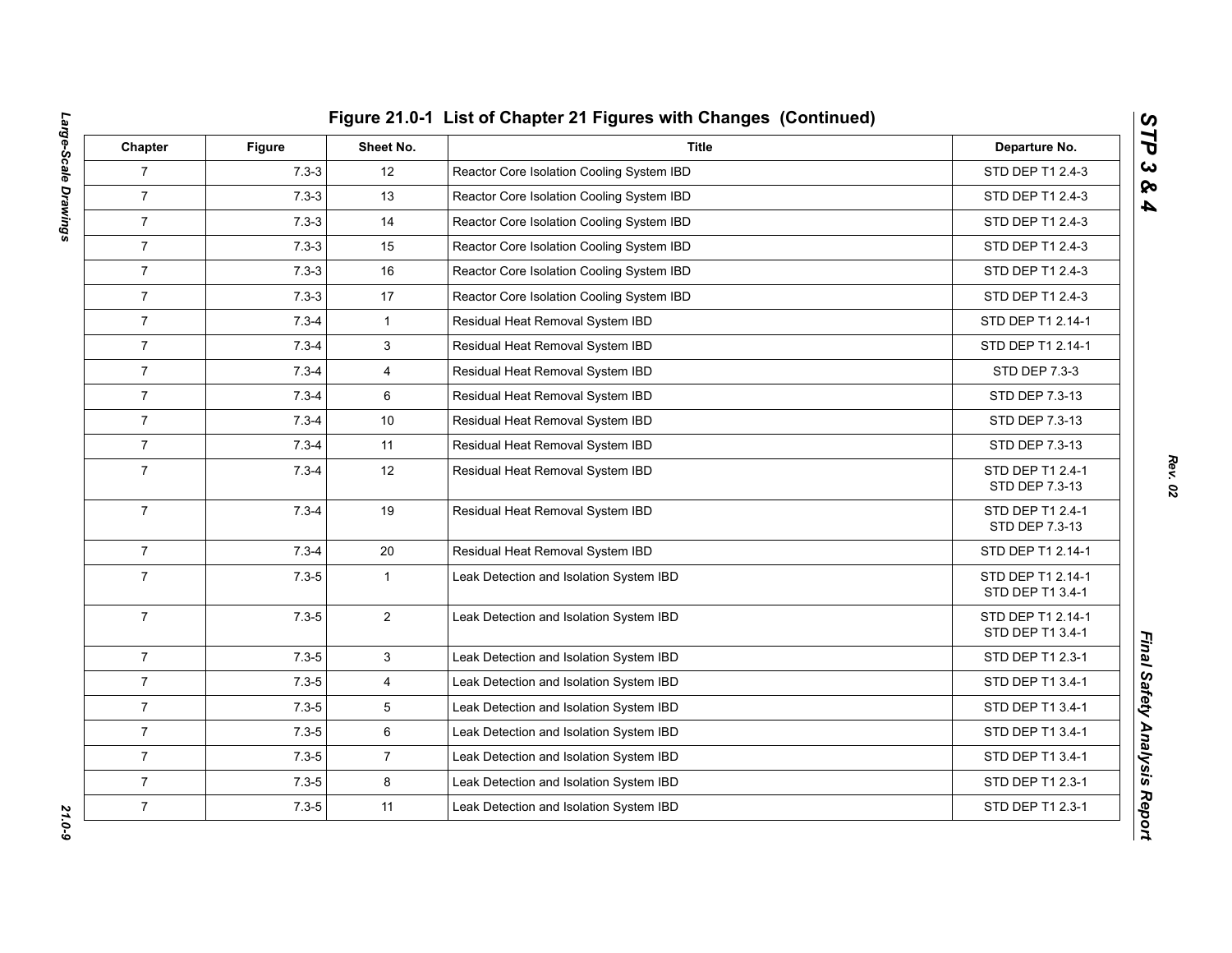| Chapter        | <b>Figure</b> | Sheet No. | <b>Title</b>                            | Departure No.                         |
|----------------|---------------|-----------|-----------------------------------------|---------------------------------------|
| $\overline{7}$ | $7.3 - 5$     | 12        | Leak Detection and Isolation System IBD | STD DEP T1 2.3-1                      |
| $\overline{7}$ | $7.3 - 5$     | 15        | Leak Detection and Isolation System IBD | STD DEP T1 2.3-1                      |
| $\overline{7}$ | $7.3 - 5$     | 16        | Leak Detection and Isolation System IBD | STD DEP T1 2.3-1                      |
| $\overline{7}$ | $7.3 - 5$     | 19        | Leak Detection and Isolation System IBD | STD DEP T1 2.3-1                      |
| $\overline{7}$ | $7.3 - 5$     | 20        | Leak Detection and Isolation System IBD | STD DEP T1 2.3-1                      |
| $\overline{7}$ | $7.3 - 5$     | 23        | Leak Detection and Isolation System IBD | STD DEP T1 2.3-1                      |
| $\overline{7}$ | $7.3 - 5$     | 24        | Leak Detection and Isolation System IBD | STD DEP T1 3.4-1                      |
| $\overline{7}$ | $7.3 - 5$     | 35        | Leak Detection and Isolation System IBD | STD DEP Admin                         |
| $\overline{7}$ | $7.3 - 5$     | 36        | Leak Detection and Isolation System IBD | STD DEP Admin                         |
| $\overline{7}$ | $7.3 - 5$     | 37        | Leak Detection and Isolation System IBD | STD DEP Admin                         |
| $\overline{7}$ | $7.3 - 5$     | 38        | Leak Detection and Isolation System IBD | STD DEP Admin                         |
| $\overline{7}$ | $7.3 - 5$     | 39        | Leak Detection and Isolation System IBD | STD DEP T1 2.3-1                      |
| $\overline{7}$ | $7.3 - 5$     | 40        | Leak Detection and Isolation System IBD | STD DEP T1 2.3-1                      |
| $\overline{7}$ | $7.3 - 5$     | 41        | Leak Detection and Isolation System IBD | STD DEP T1 3.4-1                      |
| $\overline{7}$ | $7.3 - 5$     | 42        | Leak Detection and Isolation System IBD | STD DEP T1 3.4-1                      |
| $\overline{7}$ | $7.3 - 5$     | 43        | Leak Detection and Isolation System IBD | STD DEP T1 3.4-1                      |
| $\overline{7}$ | $7.3 - 5$     | 44        | Leak Detection and Isolation System IBD | STD DEP T1 3.4-1<br>STD DEP Admin     |
| $\overline{7}$ | $7.3 - 5$     | 45        | Leak Detection and Isolation System IBD | STD DEP T1 2.14-1<br>STD DEP T1 3.4-1 |
| $\overline{7}$ | $7.3 - 5$     | 46        | Leak Detection and Isolation System IBD | STD DEP T1 2.14-1                     |
| $\overline{7}$ | $7.3 - 5$     | 47        | Leak Detection and Isolation System IBD | STD DEP T1 2.14-1                     |
| $\overline{7}$ | $7.3 - 5$     | 48        | Leak Detection and Isolation System IBD | STD DEP T1 3.4-1                      |
| $\overline{7}$ | $7.3 - 5$     | 49        | Leak Detection and Isolation System IBD | STD DEP T1 3.4-1                      |
| $\overline{7}$ | $7.3 - 5$     | 50        | Leak Detection and Isolation System IBD | STD DEP T1 3.4-1                      |
| $\overline{7}$ | $7.3 - 5$     | 51        | Leak Detection and Isolation System IBD | STD DEP T1.2.14-1<br>STD DEP T1 3.4-1 |

Large-Scale Drawings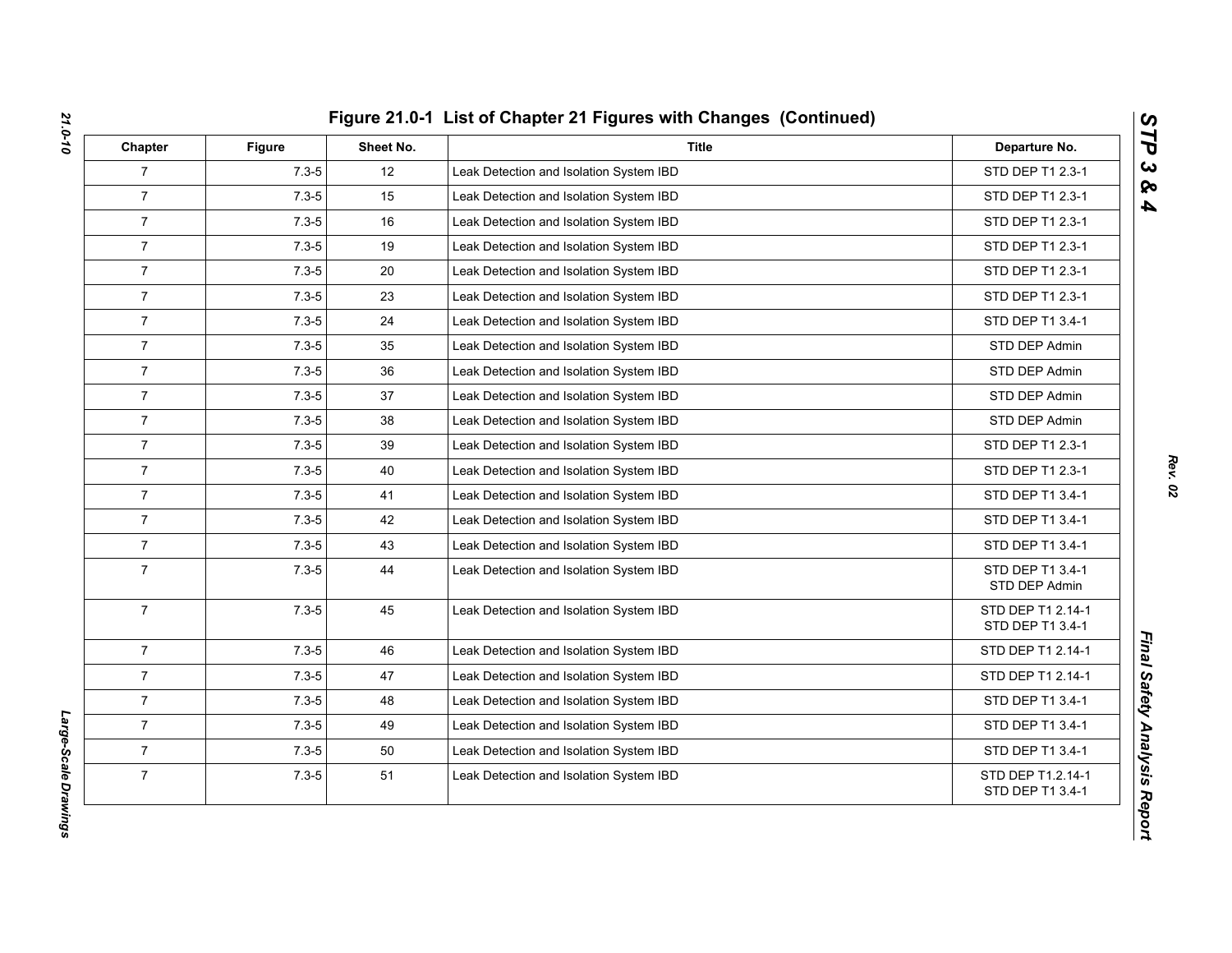| Chapter        | <b>Figure</b> | Sheet No.      | <b>Title</b>                                    | Departure No.                                                                                   |
|----------------|---------------|----------------|-------------------------------------------------|-------------------------------------------------------------------------------------------------|
| $\overline{7}$ | $7.3 - 5$     | 52             | Leak Detection and Isolation System IBD         | STD DEP T1.2.14-1<br>STD DEP T1 3.4-1                                                           |
| $\overline{7}$ | $7.3 - 5$     | 53             | Leak Detection and Isolation System IBD         | STD DEP T1.2.14-1<br>STD DEP T1 3.4-1                                                           |
| $\overline{7}$ | $7.3 - 5$     | 54             | Leak Detection and Isolation System IBD         | STD DEP T1 3.4-1                                                                                |
| $\overline{7}$ | $7.3 - 5$     | 56             | Leak Detection and Isolation System IBD         | STD DEP T1 3.4-1                                                                                |
| $\overline{7}$ | $7.3 - 5$     | 58             | Leak Detection and Isolation System IBD         | STD DEP T1 3.4-1                                                                                |
| $\overline{7}$ | $7.3 - 5$     | 59             | Leak Detection and Isolation System IBD         | STD DEP T1 3.4-1                                                                                |
| $\overline{7}$ | $7.3 - 5$     | 60             | Leak Detection and Isolation System IBD         | STD DEP T1 3.4-1                                                                                |
| $\overline{7}$ | $7.3 - 5$     | 61             | Leak Detection and Isolation System IBD         | STD DEP T1 3.4-1                                                                                |
| $\overline{7}$ | $7.3 - 5$     | 72             | Leak Detection and Isolation System IBD         | STD DEP T1 3.4-1                                                                                |
| $\overline{r}$ | $7.3 - 5$     | 73             | <b>Leak Detection and Isolation System IBD-</b> | <b>STD DEP T12.14-1</b><br><b>STD DEP 7.3-11</b><br>STD DEP T1 3.4-1                            |
| $\overline{7}$ | $7.3 - 5$     | 74             | Leak Detection and Isolation System IBD         | STD DEP T1 3.4-1                                                                                |
| $\overline{7}$ | $7.3 - 5$     | 75             | Leak Detection and Isolation System IBD         | STD DEP T1 2.14-1                                                                               |
| $\overline{7}$ | $7.3 - 5$     | 76             | Leak Detection and Isolation System IBD         | STD DEP 8.3-1                                                                                   |
| $\mathbf{Z}$   | $7.3 - 5$     | 77             | Leak Detection and Isolation System IBD         | <b>STD DEP T1 2.3-1</b><br><b>STD DEP T1 3.4-1</b><br>STD DEP T1 2.14-1<br><b>STD DEP Admin</b> |
| $\overline{7}$ | $7.4 - 2$     | $\perp$        | Remote Shutdown System IED                      | STD DEP Admin                                                                                   |
| $\overline{7}$ | $7.4 - 3$     | $\mathbf{3}$   | Remote Shutdown System IBD                      | STD DEP 8.3-1<br>STD DEP T1 2.14-1                                                              |
| $\overline{7}$ | $7.6 - 1$     | $\mathbf{1}$   | Neutron Monitoring System IED                   | STD DEP T1 3.4-1<br>STD DEP 7.2-1                                                               |
| $\overline{7}$ | $7.6 - 1$     | $\overline{2}$ | Neutron Monitoring System IED                   | STD DEP T1 3.4-1<br>STD DEP T1 3.4-1                                                            |
| $\overline{7}$ | $7.6 - 1$     | 3              | Neutron Monitoring System IED                   | STD DEP T1 3.4-1<br><b>STD DEP 7.1-3</b><br>STD DEP 7.2-1                                       |

Large-Scale Drawings *Large-Scale Drawings 21.0-11*

*Rev. 02*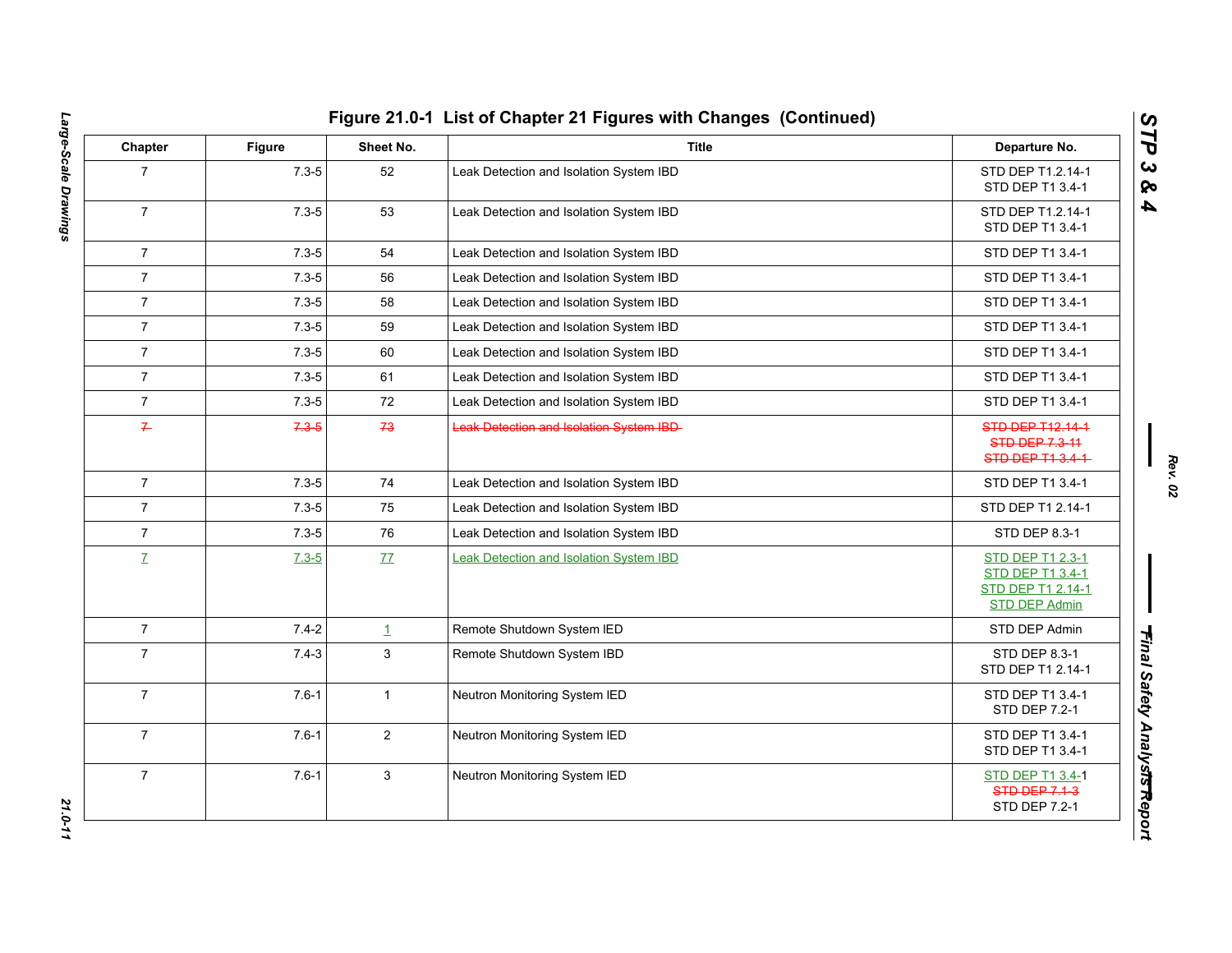| Chapter        | Figure     | Sheet No.        | <b>Title</b>                                       | Departure No.                            |
|----------------|------------|------------------|----------------------------------------------------|------------------------------------------|
| $\overline{7}$ | $7.6 - 1$  | $\overline{4}$   | Neutron Monitoring System IBD                      | STD DEP T1 3.4-1<br>STD DEP T1 3.4-1     |
| $\overline{f}$ | $-7.6 - 2$ | $\overline{4}$   | <b>Neutron Monitoring System IBD</b>               | <b>STD DEP 7.2-1</b>                     |
| $\overline{f}$ | $-7.6 - 2$ | $\overline{4}$   | Neutron Monitoring System IBD                      | STD DEP 7.2-1                            |
| $\overline{7}$ | $7.6 - 2$  | 3                | Neutron Monitoring System IBD                      | STD DEP 7.2-1                            |
| $\overline{7}$ | $7.6 - 2$  | За               | Neutron Monitoring System IBD                      | STD DEP T1 2.2-1                         |
| $\mathbf{Z}$   | $7.6 - 2$  | $6 \overline{6}$ | <b>Neutron Monitoring System IBD</b>               | STD DEP T1 3.4-1<br><b>STD DEP 7.6-1</b> |
| $\overline{7}$ | $7.6 - 2$  | 9                | Neutron Monitoring System IBD                      | STD DEP 7.2-1                            |
| $\overline{7}$ | $7.6 - 2$  | 9a               | Neutron Monitoring System IBD                      | STD DEP T1 2.2-1<br>STD DEP 7.2-1        |
| $\overline{7}$ | $7.6 - 2$  | 9b               | Neutron Monitoring System IBD                      | STD DEP T1 2.2-1<br><b>STD DEP 7.2-1</b> |
| $\overline{7}$ | $7.6 - 2$  | 14               | Neutron Monitoring System IBD                      | STD DEP T1 3.4-1                         |
| $\overline{7}$ | $7.6 - 2$  | 25               | Neutron Monitoring System IBD                      | STD DEP T1 3.4-1                         |
| $\overline{7}$ | $7.6 - 2$  | 26               | Neutron Monitoring System IBD                      | STD DEP T1 3.4-1                         |
| $\overline{7}$ | $7.6 - 2$  | 27               | Neutron Monitoring System IBD                      | STD DEP 7.6-1                            |
| $\overline{7}$ | $7.6 - 5$  | $\mathbf{1}$     | Process Radiation Monitoring System IED            | STD DEP 11.5-1                           |
| $\overline{7}$ | $7.6 - 5$  | $\overline{2}$   | Process Radiation Monitoring System IED            | STD DEP 11.5-1                           |
| $\overline{7}$ | $7.6 - 5$  | 3                | Process Radiation Monitoring System IED            | STD DEP 11.5-1                           |
| $\overline{7}$ | $7.6 - 5$  | 4                | Process Radiation Monitoring System IED            | STD DEP 11.5-1                           |
| $\overline{7}$ | $7.6 - 5$  | 5                | Process Radiation Monitoring System IED            | STD DEP 11.5-1                           |
| $\overline{7}$ | $7.6 - 5$  | 6                | Process Radiation Monitoring System IED            | STD DEP 11.5-1                           |
| $\overline{7}$ | $7.6 - 5$  | $\overline{7}$   | Process Radiation Monitoring System IED            | STD DEP 11.5-1                           |
| $\overline{7}$ | $7.6 - 5$  | 8                | Process Radiation Monitoring System IED            | STD DEP 11.5-1                           |
| $\overline{7}$ | $7.6 - 5$  | $\boldsymbol{9}$ | Process Radiation Monitoring System IED            | STD DEP 11.5-1                           |
| $\overline{7}$ | $7.6 - 5$  | $10$             | Process Radiation Monitoring System IED            | STD DEP 11.5-1                           |
| $\overline{7}$ | $7.6 - 11$ | $\mathbf{1}$     | Suppression Pool Temperature Monitoring System IED | STD DEP 7.6-3                            |

Large-Scale Drawings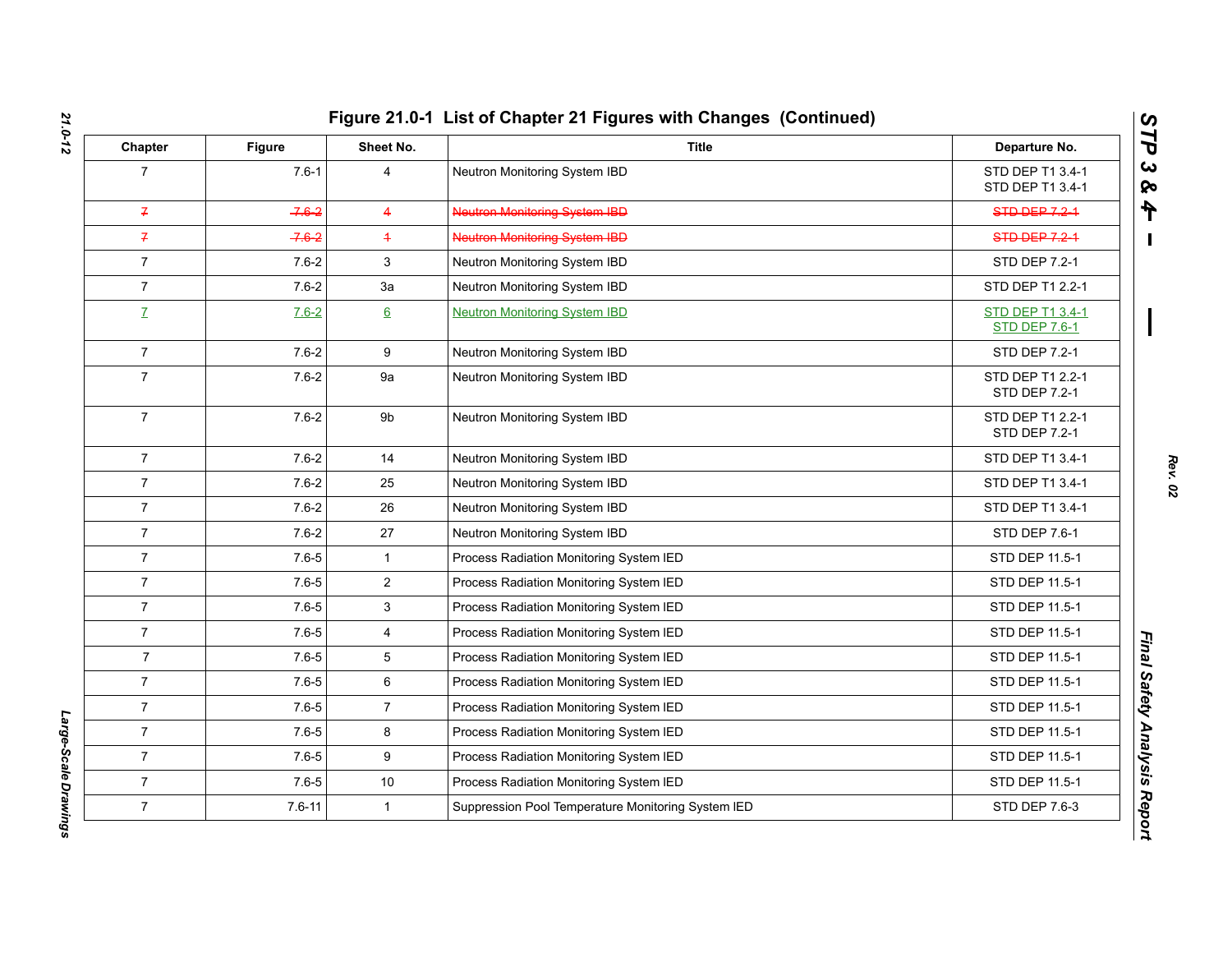|                |            | Figure 21.0-1 List of Chapter 21 Figures with Changes (Continued) |                                                    |               |  |
|----------------|------------|-------------------------------------------------------------------|----------------------------------------------------|---------------|--|
| Chapter        | Figure     | Sheet No.                                                         | <b>Title</b>                                       | Departure No. |  |
| $\overline{7}$ | $7.6 - 11$ | 3                                                                 | Suppression Pool Temperature Monitoring System IED | STD DEP 7.6-3 |  |
| $\overline{7}$ | $7.6 - 12$ | $\mathbf{1}$                                                      | Suppression Pool Temperature Monitoring System IBD | STD DEP 7.6-3 |  |
| $\overline{7}$ | $7.6 - 12$ | $\overline{2}$                                                    | Suppression Pool Temperature Monitoring System IBD | STD DEP 7.6-3 |  |
| $\overline{7}$ | $7.6 - 12$ | 3                                                                 | Suppression Pool Temperature Monitoring System IBD | STD DEP 7.6-3 |  |
| $\overline{7}$ | $7.6 - 12$ | $\overline{4}$                                                    | Suppression Pool Temperature Monitoring System IBD | STD DEP 7.6-3 |  |
| $\overline{7}$ | $7.6 - 12$ | 5                                                                 | Suppression Pool Temperature Monitoring System IBD | STD DEP 7.6-3 |  |
| $\overline{7}$ | $7.7 - 2$  | $\mathbf{1}$                                                      | Rod Control and Information System IED             | STD DEP 7.7-7 |  |
| $\overline{7}$ | $7.7 - 2$  | $\overline{2}$                                                    | Rod Control and Information System IED             | STD DEP 7.7-7 |  |
| $\overline{7}$ | $7.7 - 2$  | 3                                                                 | Rod Control and Information System IED             | STD DEP 7.7-7 |  |
| $\overline{7}$ | $7.7 - 2$  | 4                                                                 | Rod Control and Information System IED             | STD DEP 7.7-7 |  |
| $\overline{7}$ | $7.7 - 2$  | 5                                                                 | Rod Control and Information System IED             | STD DEP 7.7-7 |  |
| $\overline{7}$ | $7.7 - 3$  | $\mathbf{1}$                                                      | Rod Control and Information System IBD             | STD DEP 7.7-7 |  |
| $\overline{7}$ | $7.7 - 3$  | $\overline{2}$                                                    | Rod Control and Information System IBD             | STD DEP 7.7-7 |  |
| $\overline{7}$ | $7.7 - 3$  | 3                                                                 | Rod Control and Information System IBD             | STD DEP 7.7-7 |  |
| $\overline{7}$ | $7.7 - 3$  | $\overline{4}$                                                    | Rod Control and Information System IBD             | STD DEP 7.7-7 |  |
| $\overline{7}$ | $7.7 - 3$  | 5                                                                 | Rod Control and Information System IBD             | STD DEP 7.7-7 |  |
| $\overline{7}$ | $7.7 - 3$  | 6                                                                 | Rod Control and Information System IBD             | STD DEP 7.7-7 |  |
| $\overline{7}$ | $7.7 - 3$  | $\overline{7}$                                                    | Rod Control and Information System IBD             | STD DEP 7.7-7 |  |
| $\overline{7}$ | $7.7 - 3$  | 8                                                                 | Rod Control and Information System IBD             | STD DEP 7.7-7 |  |
| $\overline{7}$ | $7.7 - 3$  | 9                                                                 | Rod Control and Information System IBD             | STD DEP 7.7-7 |  |
| $\overline{7}$ | $7.7 - 3$  | 10                                                                | Rod Control and Information System IBD             | STD DEP 7.7-7 |  |
| $\overline{7}$ | $7.7 - 3$  | 11                                                                | Rod Control and Information System IBD             | STD DEP 7.7-7 |  |
| $\overline{7}$ | $7.7 - 3$  | 12                                                                | Rod Control and Information System IBD             | STD DEP 7.7-7 |  |
| $\overline{7}$ | $7.7 - 3$  | 13                                                                | Rod Control and Information System IBD             | STD DEP 7.7-7 |  |
| $\overline{7}$ | $7.7 - 3$  | 14                                                                | Rod Control and Information System IBD             | STD DEP 7.7-7 |  |
| $\overline{7}$ | $7.7 - 3$  | 15                                                                | Rod Control and Information System IBD             | STD DEP 7.7-7 |  |
| $\overline{7}$ | $7.7 - 3$  | 16                                                                | Rod Control and Information System IBD             | STD DEP 7.7-7 |  |

*Rev. 02*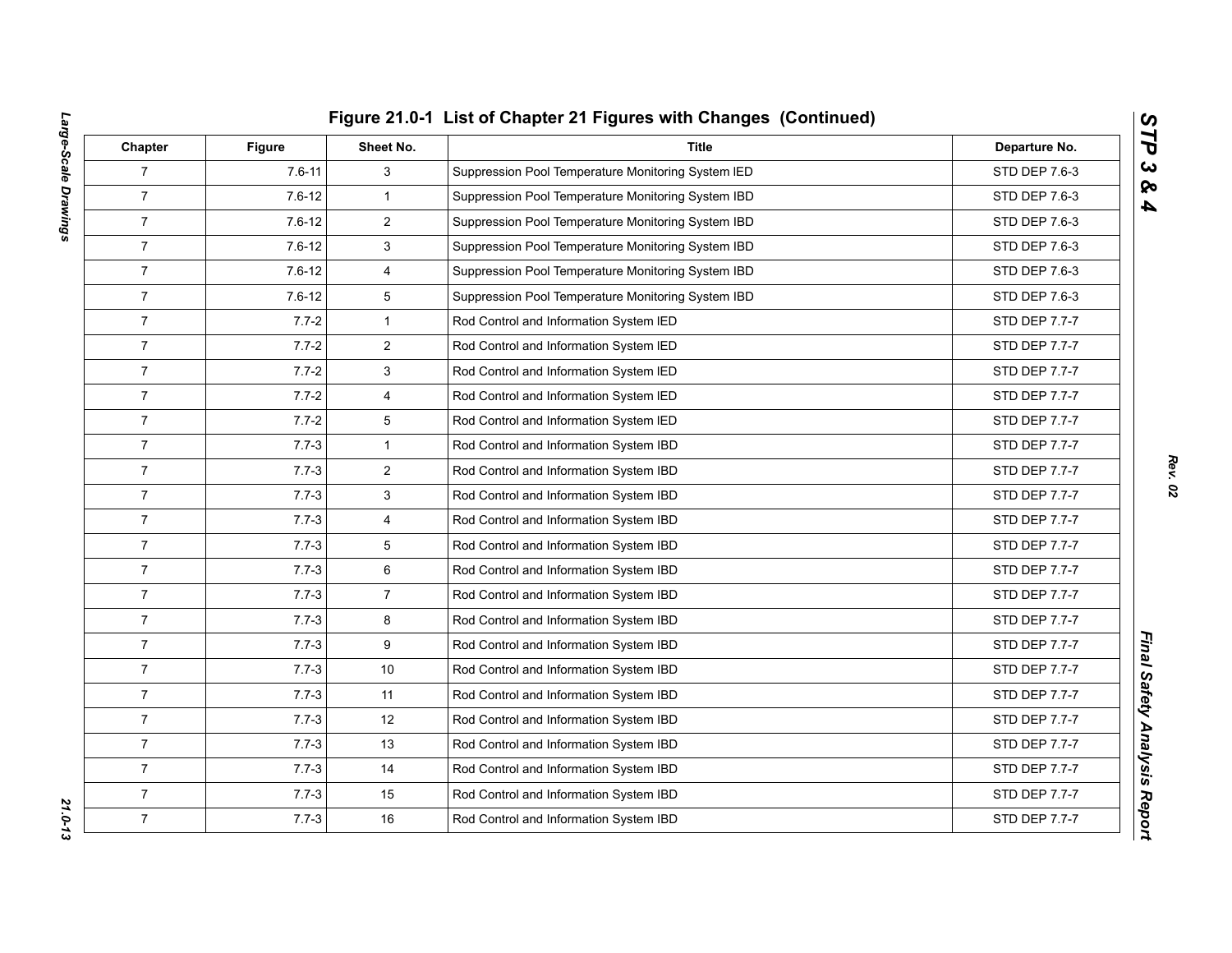| Chapter        | <b>Figure</b> | Sheet No.  | <b>Title</b>                            | Departure No.        |
|----------------|---------------|------------|-----------------------------------------|----------------------|
| $\overline{7}$ | $7.7 - 3$     | 17         | Rod Control and Information System IBD  | STD DEP 7.7-7        |
| $\overline{r}$ | $7.7 - 3$     | 47a        | Red Control and Information System IBD- | STD DEP 7.7-7        |
| $\overline{7}$ | $7.7 - 3$     | 18         | Rod Control and Information System IBD  | STD DEP 7.7-7        |
| $\overline{r}$ | $7.7 - 3$     | 48a        | Red Centrol and Information System IBD  | STD DEP 7.7-7        |
| $\overline{7}$ | $7.7 - 3$     | 19         | Rod Control and Information System IBD  | STD DEP 7.7-7        |
| $\overline{7}$ | $7.7 - 3$     | 20         | Rod Control and Information System IBD  | STD DEP 7.7-7        |
| $\overline{7}$ | $7.7 - 3$     | 21         | Rod Control and Information System IBD  | STD DEP 7.7-7        |
| $\overline{7}$ | $7.7 - 3$     | 22         | Rod Control and Information System IBD  | STD DEP 7.7-7        |
| $\overline{7}$ | $7.7 - 3$     | 23         | Rod Control and Information System IBD  | STD DEP 7.7-7        |
| $\overline{7}$ | $7.7 - 3$     | 24         | Rod Control and Information System IBD  | STD DEP 7.7-7        |
| $\overline{7}$ | $7.7 - 3$     | 25         | Rod Control and Information System IBD  | STD DEP 7.7-7        |
| $\overline{7}$ | $7.7 - 3$     | 26         | Rod Control and Information System IBD  | STD DEP 7.7-7        |
| $\overline{7}$ | $7.7 - 3$     | 27         | Rod Control and Information System IBD  | STD DEP 7.7-7        |
| $\overline{7}$ | $7.7 - 3$     | 28         | Rod Control and Information System IBD  | STD DEP 7.7-7        |
| $\overline{7}$ | $7.7 - 3$     | 29         | Rod Control and Information System IBD  | STD DEP 7.7-7        |
| $\overline{7}$ | $7.7 - 3$     | 30         | Rod Control and Information System IBD  | STD DEP 7.7-7        |
| $\overline{7}$ | $7.7 - 3$     | 31         | Rod Control and Information System IBD  | STD DEP 7.7-7        |
| $7 -$          | $7.7 - 3$     | $34a -$    | Red Control and Information System IBD- | STD DEP 7.7-7        |
| $\overline{7}$ | $7.7 - 3$     | 32         | Rod Control and Information System IBD  | STD DEP 7.7-7        |
| $\overline{7}$ | $7.7 - 3$     | 33         | Rod Control and Information System IBD  | STD DEP 7.7-7        |
| $\mathbf{Z}$   | $7.7 - 3$     | <u>33a</u> | Rod Control and Information System IBD  | <b>STD DEP 7.7-7</b> |
| $\overline{7}$ | $7.7 - 3$     | 34         | Rod Control and Information System IBD  | STD DEP 7.7-7        |
| $\overline{7}$ | $7.7 - 3$     | 35         | Rod Control and Information System IBD  | STD DEP 7.7-7        |
| $\overline{7}$ | $7.7 - 3$     | 36         | Rod Control and Information System IBD  | STD DEP 7.7-7        |
| $\overline{7}$ | $7.7 - 3$     | 37         | Rod Control and Information System IBD  | STD DEP 7.7-7        |
| $\mathbf{Z}$   | $7.7 - 3$     | 37a        | Rod Control and Information System IBD  | <b>STD DEP 7.7-7</b> |
| $\overline{7}$ | $7.7 - 3$     | 38         | Rod Control and Information System IBD  | STD DEP 7.7-7        |

*STP 3 & 4*

Large-Scale Drawings *Large-Scale Drawings*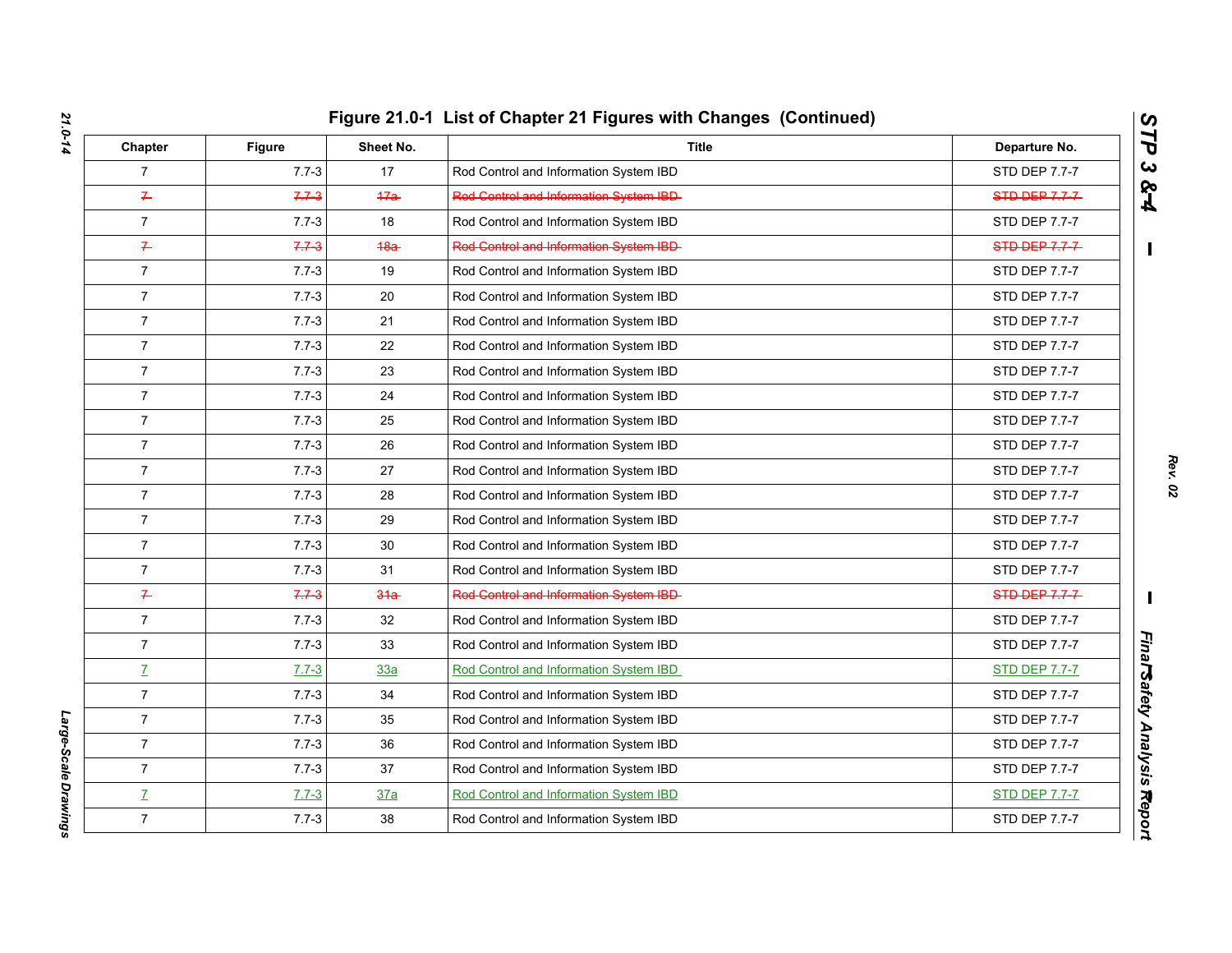|                |               |           | Figure 21.0-1 List of Chapter 21 Figures with Changes (Continued) |                |  |  |
|----------------|---------------|-----------|-------------------------------------------------------------------|----------------|--|--|
| Chapter        | <b>Figure</b> | Sheet No. | <b>Title</b>                                                      | Departure No.  |  |  |
| $\overline{7}$ | $7.7 - 3$     | 39        | Rod Control and Information System IBD                            | STD DEP 7.7-7  |  |  |
| $\overline{7}$ | $7.7 - 3$     | 40        | Rod Control and Information System IBD                            | STD DEP 7.7-7  |  |  |
| $\overline{7}$ | $7.7 - 3$     | 41        | Rod Control and Information System IBD                            | STD DEP 7.7-7  |  |  |
| $\overline{7}$ | $7.7 - 3$     | 42        | Rod Control and Information System IBD                            | STD DEP 7.7-7  |  |  |
| $\overline{7}$ | $7.7 - 3$     | 43        | Rod Control and Information System IBD                            | STD DEP 7.7-7  |  |  |
| $\overline{r}$ | $7.7 - 3$     | $43a -$   | Rod Control and Information System IBD-                           | STD-DEP-7.7-7- |  |  |
| $\overline{7}$ | $7.7 - 3$     | 44        | Rod Control and Information System IBD                            | STD DEP 7.7-7  |  |  |
| $\overline{7}$ | $7.7 - 3$     | 45        | Rod Control and Information System IBD                            | STD DEP 7.7-7  |  |  |
| $\overline{7}$ | $7.7 - 3$     | 46        | Rod Control and Information System IBD                            | STD DEP 7.7-7  |  |  |
| $\overline{7}$ | $7.7 - 3$     | 47        | Rod Control and Information System IBD                            | STD DEP 7.7-7  |  |  |
| $\overline{f}$ | $7.7 - 3$     | 47a       | Red Centrol and Information System IBD                            | STD-DEP-7-7-7- |  |  |
| $\overline{7}$ | $7.7 - 3$     | 48        | Rod Control and Information System IBD                            | STD DEP 7.7-7  |  |  |
| $\overline{7}$ | $7.7 - 3$     | 49        | Rod Control and Information System IBD                            | STD DEP 7.7-7  |  |  |
| $\overline{7}$ | $7.7 - 3$     | 50        | Rod Control and Information System IBD                            | STD DEP 7.7-7  |  |  |
| $\overline{7}$ | $7.7 - 3$     | 51        | Rod Control and Information System IBD                            | STD DEP 7.7-7  |  |  |
| $\overline{7}$ | $7.7 - 3$     | 52        | Rod Control and Information System IBD                            | STD DEP 7.7-7  |  |  |
| $\overline{7}$ | $7.7 - 3$     | 53        | Rod Control and Information System IBD                            | STD DEP 7.7-7  |  |  |
| $\overline{7}$ | $7.7 - 3$     | 54        | Rod Control and Information System IBD                            | STD DEP 7.7-7  |  |  |
| $\overline{7}$ | $7.7 - 3$     | 55        | Rod Control and Information System IBD                            | STD DEP 7.7-7  |  |  |
| $\overline{7}$ | $7.7 - 3$     | 56        | Rod Control and Information System IBD                            | STD DEP 7.7-7  |  |  |
| $\overline{7}$ | $7.7 - 3$     | 57        | Rod Control and Information System IBD                            | STD DEP 7.7-7  |  |  |
| $\overline{7}$ | $7.7 - 3$     | 58        | Rod Control and Information System IBD                            | STD DEP 7.7-7  |  |  |
| $\overline{7}$ | $7.7 - 3$     | 59        | Rod Control and Information System IBD                            | STD DEP 7.7-7  |  |  |
| $\overline{r}$ | $7.7 - 3$     | $60 -$    | Rod Control and Information System IBD-                           | STD DEP 7.7-7  |  |  |
| $\overline{r}$ | $7.7 - 3$     | $64-$     | Red Centrol and Information System IBD-                           | STD DEP 7.7-7  |  |  |
| $\overline{r}$ | $7.7 - 3$     | $62 -$    | Red Centrol and Information System IBD-                           | STD-DEP-7-7-7- |  |  |
| $\leftarrow$   | $7.7 - 3$     | 63        | Rod Control and Information System IBD-                           | STD DEP 7.7-7  |  |  |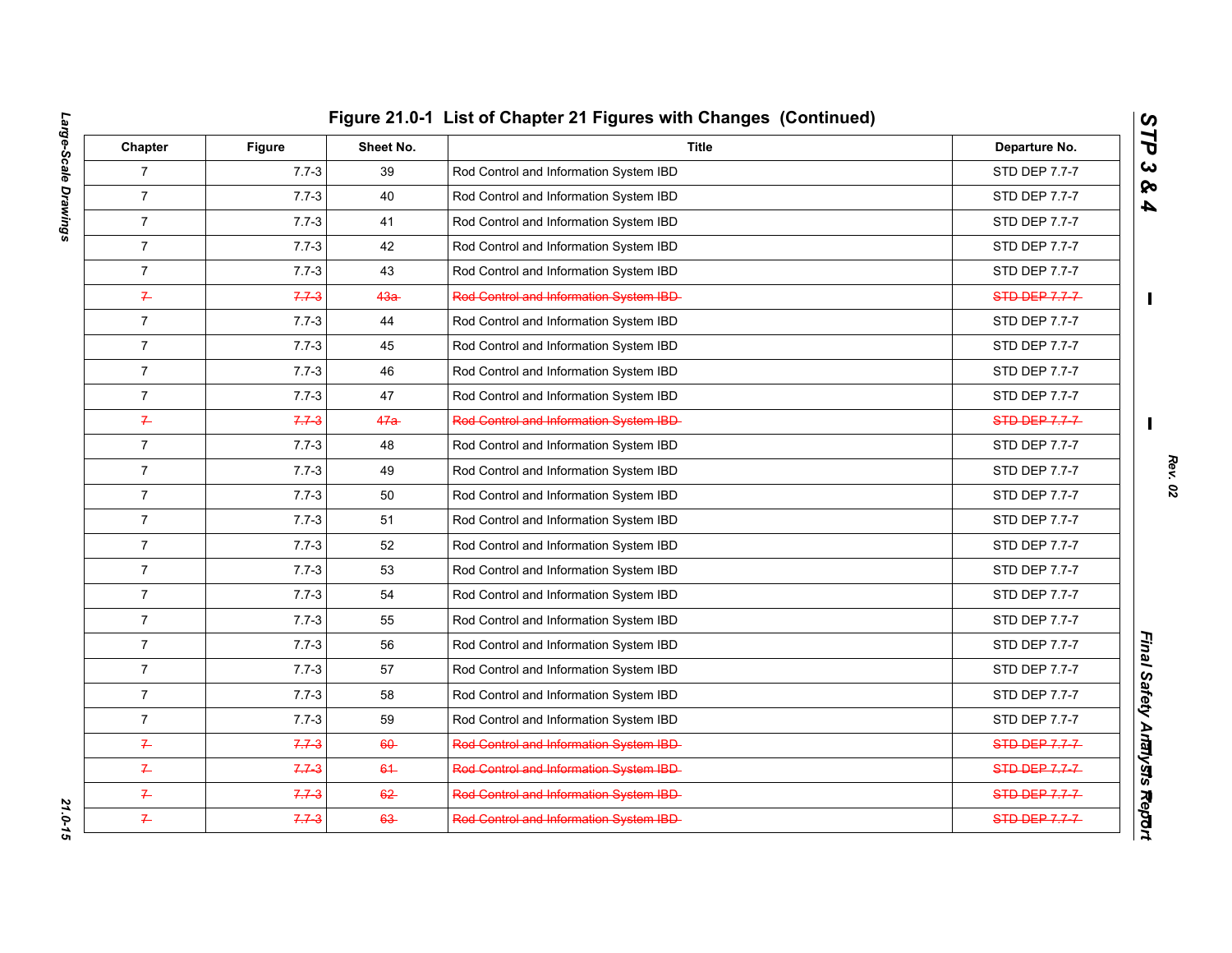| Chapter        | <b>Figure</b> | Sheet No. | <b>Title</b>                            | Departure No.         |
|----------------|---------------|-----------|-----------------------------------------|-----------------------|
| $\mathcal{I}$  | $7.7 - 3$     | 64        | Red Control and Information System IBD- | $STD$ DEP 7.7-7       |
| $\overline{r}$ | $7.7 - 3$     | 65        | Rod Control and Information System IBD- | <b>STD DEP 7.7-7-</b> |
| $\overline{r}$ | $7.7 - 3$     | 66        | Red Control and Information System IBD- | <b>STD DEP 7.7-7-</b> |
| $\mathcal{F}$  | $7.7 - 3$     | 67        | Red Centrel and Information System IBD- | STD DEP 7.7-7         |
| $\leftarrow$   | $7.7 - 3$     | 68        | Red Control and Information System IBD- | <b>STD DEP 7.7-7-</b> |
| $\overline{r}$ | $7.7 - 3$     | 69        | Red Control and Information System IBD- | <b>STD DEP 7.7-7-</b> |
| $\leftarrow$   | $7.7 - 3$     | $70 -$    | Red Control and Information System IBD- | STD DEP 7.7-7         |
| $\leftarrow$   | $7.7 - 3$     | 74        | Red Control and Information System IBD- | <b>STD DEP 7.7-7-</b> |
| $\overline{r}$ | $7.7 - 3$     | $72 -$    | Rod Control and Information System IBD- | <b>STD DEP 7.7-7-</b> |
| $\overline{r}$ | $7.7 - 3$     | $73 -$    | Red Control and Information System IBD- | STD DEP 7.7-7         |
| $\overline{r}$ | $7.7 - 3$     | 74        | Red Centrel and Information System IBD- | STD-DEP 7.7-7         |
| $\overline{r}$ | $7.7 - 3$     | $75 -$    | Red Centrel and Information System IBD- | <b>STD DEP 7.7-7-</b> |
| $\overline{r}$ | $7.7 - 3$     | 76        | Red Centrel and Information System IBD- | <b>STD DEP 7.7-7</b>  |
| $\overline{f}$ | $7.7 - 3$     | 77        | Red Centrel and Information System IBD- | STD DEP 7.7-7         |
| $\leftarrow$   | $7.7 - 3$     | 78        | Red Control and Information System IBD- | <b>STD DEP 7.7-7-</b> |
| $\leftarrow$   | $7.7 - 3$     | 79        | Rod Control and Information System IBD- | STD DEP 7.7-7         |
| $\overline{r}$ | $7.7 - 3$     | $80 -$    | Red Centrol and Information System IBD- | STD DEP 7.7-7         |
| $\leftarrow$   | $7.7 - 3$     | $84 -$    | Red Centrel and Information System IBD- | <b>STD DEP 7.7-7-</b> |
| $\overline{r}$ | $7.7 - 3$     | $82 -$    | Red Centrol and Information System IBD- | STD-DEP-7.7-7-        |
| $\mathcal{F}$  | $7.7 - 3$     | 83        | Rod Control and Information System IBD- | STD DEP 7.7-7         |
| $\overline{r}$ | $7.7 - 3$     | 84        | Red Control and Information System IBD- | STD DEP 7.7-7         |
| $\overline{r}$ | $7.7 - 3$     | 85        | Red Centrel and Information System IBD- | STD DEP 7.7-7         |
| $\overline{P}$ | $7.7 - 3$     | 86        | Red Centrel and Information System IBD- | STD DEP 7.7-7         |
| $\leftarrow$   | $7.7 - 3$     | 87        | Rod Control and Information System IBD- | <b>STD DEP 7.7-7-</b> |
| $\overline{r}$ | $7.7 - 3$     | 88        | Rod Control and Information System IBD- | STD DEP 7.7-7         |
| $\overline{f}$ | $7.7 - 3$     | 89        | Rod Control and Information System IBD- | $STD$ DEP 7.7-7       |
| $\overline{r}$ | $7.7 - 3$     | $90 -$    | Red Control and Information System IBD- | <b>STD DEP 7.7-7-</b> |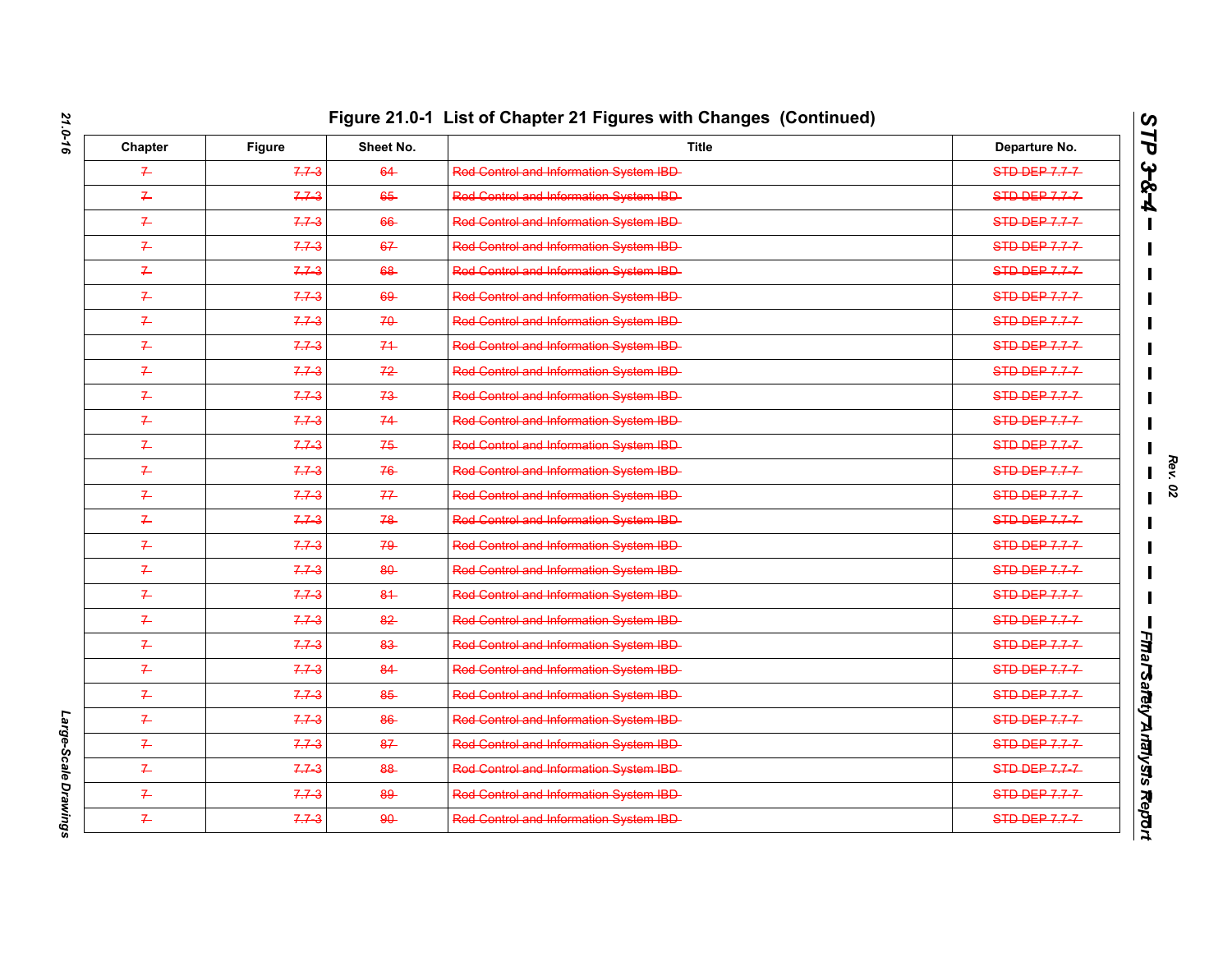| Chapter        | <b>Figure</b> | Sheet No.    | <b>Title</b>                                  | Departure No.                      |
|----------------|---------------|--------------|-----------------------------------------------|------------------------------------|
| $\mathcal{F}$  | $7.7 - 3$     | $94 -$       | Red Centrol and Information System IBD-       | STD DEP 7.7-7                      |
| $7 -$          | $7.7 - 3$     | $92 -$       | Red Control and Information System IBD-       | STD-DEP-7.7-7-                     |
| $\leftarrow$   | $7.7 - 3$     | $93 -$       | Red Control and Information System IBD        | <b>STD DEP 7.7-7-</b>              |
| $\overline{r}$ | $7.7 - 3$     | 94           | Red Centrel and Information System IBD        | STD DEP 7.7-7                      |
| $7 -$          | $7.7 - 3$     | 95           | Red Control and Information System IBD        | <b>STD DEP 7.7-7-</b>              |
| $\leftarrow$   | $7.7 - 3$     | 96           | Red Control and Information System IBD        | <b>STD DEP 7.7-7-</b>              |
| $\overline{r}$ | $7.7 - 3$     | 97           | Red Centrel and Information System IBD        | STD DEP 7.7-7                      |
| $\leftarrow$   | $7.7 - 3$     | 98           | Red Control and Information System IBD        | <b>STD DEP 7.7-7-</b>              |
| $\overline{r}$ | $7.7 - 3$     | 99           | Rod Control and Information System IBD        | <b>STD DEP 7.7-7-</b>              |
| $7 -$          | $7.7 - 3$     | 400          | Red Centrel and Information System IBD        | STD DEP 7.7-7                      |
| $\mathcal{F}$  | $7.7 - 3$     | 404          | <b>Red Centrol and Information System IBD</b> | <b>STD DEP 7.7-7-</b>              |
| $\overline{r}$ | $7.7 - 3$     | 402          | Red Control and Information System IBD        | <b>STD DEP 7.7-7-</b>              |
| $\overline{r}$ | $7.7 - 3$     | 403          | Red Centrel and Information System IBD        | STD DEP 7.7-7                      |
| $\mathbb{Z}$   | $7.7 - 3$     | 404          | Red Control and Information System IBD        | STD DEP 7.7-7                      |
| $7 -$          | $7.7 - 3$     | 405          | Red Control and Information System IBD        | <b>STD DEP 7.7-7-</b>              |
| $\mathbb{Z}$   | $7.7 - 3$     | 406          | <b>Red Centrol and Information System IBD</b> | STD DEP 7.7-7                      |
| $\mathbb{Z}$   | $7.7 - 3$     | 407          | <b>Red Centrol and Information System IBD</b> | STD DEP 7.7-7                      |
| $7 -$          | $7.7 - 3$     | 408          | Rod Control and Information System IBD        | STD DEP 7.7-7                      |
| $\leftarrow$   | $7.7 - 3$     | <b>409</b>   | Red Centrel and Information System IBD        | STD DEP 7.7-7                      |
| $7 -$          | $7.7 - 3$     | 440          | Red Centrel and Information System IBD        | STD-DEP-7.7-7-                     |
| $\overline{r}$ | $7.7 - 3$     | $+11$        | Red Control and Information System IBD        | STD-DEP-7.7-7-                     |
| $\overline{r}$ | $7.7 - 3$     | 442          | <b>Red Centrel and Information System IBD</b> | STD DEP 7.7-7                      |
| $\mathbb{Z}$   | $7.7 - 3$     | 443          | <b>Red Centrel and Information System IBD</b> | STD DEP 7.7-7                      |
| $7 -$          | $7.7 - 3$     | 444          | Red Control and Information System IBD        | STD DEP 7.7-7                      |
| $\overline{7}$ | $7.7 - 4$     | $\mathbf{1}$ | Control Rod Drive System IBD (shts. 1-8)      | STD DEP T1 3.4-1                   |
| $\overline{7}$ | $7.7 - 5$     | $\mathbf{1}$ | Recirculation Flow Control System IED         | STD DEP 7.7-20<br>STD DEP T1 3.4-1 |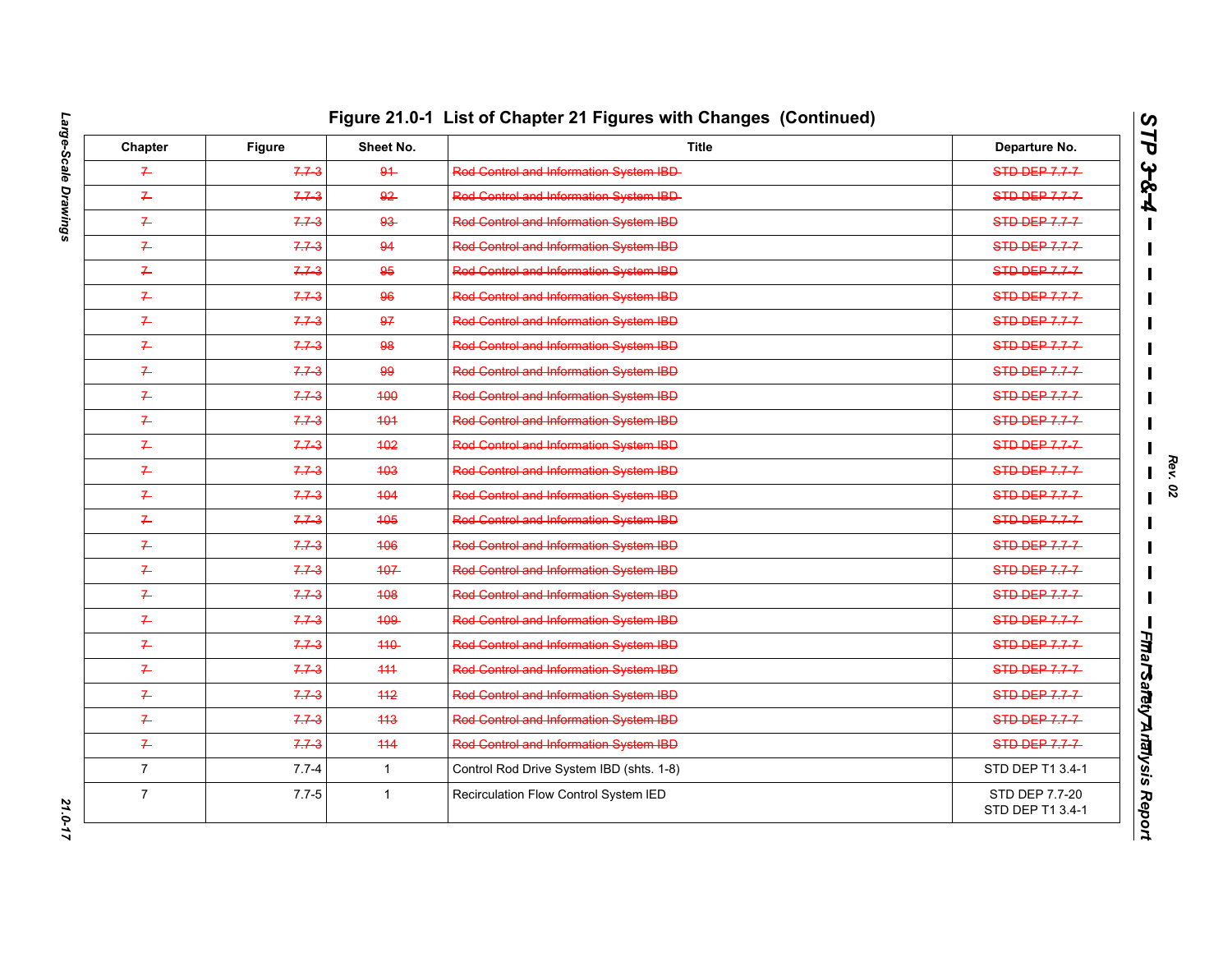| Chapter        | <b>Figure</b> | Sheet No.      | <b>Title</b>                               | Departure No.                      |
|----------------|---------------|----------------|--------------------------------------------|------------------------------------|
| $\overline{7}$ | $7.7 - 5$     | $\overline{2}$ | Recirculation Flow Control System IED      | STD DEP 7.7-20<br>STD DEP T1 3.4-1 |
| $\overline{7}$ | $7.7 - 7$     | $\mathbf 1$    | Recirculation Flow Control System IBD      | STD DEP 7.7-4                      |
| $\overline{7}$ | $7.7 - 7$     | $\overline{2}$ | Recirculation Flow Control System IBD      | STD DEP 7.7-4                      |
| $\overline{7}$ | $7.7 - 7$     | 3              | Recirculation Flow Control System IBD      | STD DEP 7.7-4                      |
| $\overline{7}$ | $7.7 - 7$     | 5              | Recirculation Flow Control System IBD      | STD DEP 7.7-4                      |
| $\overline{7}$ | $7.7 - 7$     | 6              | Recirculation Flow Control System IBD      | STD DEP 7.7-4                      |
| $\overline{7}$ | $7.7 - 7$     | $\overline{7}$ | Recirculation Flow Control System IBD      | <b>STD DEP 7.7-4</b>               |
| $\overline{7}$ | $7.7 - 7$     | 8              | Recirculation Flow Control System IBD      | STD DEP 7.7-4                      |
| $\overline{7}$ | $7.7 - 8$     | $\mathbf{1}$   | Feedwater Control System IED               | STD DEP T1 3.4-1                   |
| $\overline{7}$ | $7.7 - 8$     | $\overline{2}$ | Feedwater Control System IED               | STD DEP 7.7-21                     |
| $\overline{7}$ | $7.7 - 8$     | 3              | Feedwater Control System IED               | STD DEP T1 3.4-1                   |
| $\overline{7}$ | $7.7 - 9$     | $\mathbf{1}$   | Feedwater Control System IBD               | STD DEP T1 3.4-1                   |
| $\overline{7}$ | $7.7 - 9$     | $\overline{c}$ | Feedwater Control System IBD               | STD DEP T1 3.4-1                   |
| $\overline{7}$ | $7.7 - 9$     | 3              | Feedwater Control System IBD               | STD DEP T1 3.4-1                   |
| $\overline{7}$ | $7.7 - 9$     | $\overline{7}$ | Feedwater Control System IBD               | STD DEP T1 3.4-1                   |
| $\overline{7}$ | $7.7 - 9$     | 8              | Feedwater Control System IBD               | STD DEP T1 3.4-1                   |
| $\overline{7}$ | $7.7 - 9$     | 9              | Feedwater Control System IBD               | STD DEP T1 3.4-1                   |
| $\overline{7}$ | $7.7 - 9$     | 10             | Feedwater Control System IBD               | STD DEP T1 3.4-1                   |
| $\overline{7}$ | $7.7 - 9$     | 11             | Feedwater Control System IBD               | STD DEP T1 3.4-1                   |
| $\overline{7}$ | $7.7 - 9$     | 12             | Feedwater Control System IBD               | STD DEP T1 3.4-1                   |
| $\overline{r}$ | $7.7 - 9$     | $43 -$         | Feedwater Control System IBD-              | STD DEP T1 3.4-1                   |
| $\overline{7}$ | $7.7 - 9$     | 14             | Feedwater Control System IBD               | STD DEP T1 3.4-1                   |
| $\overline{7}$ | $7.7 - 12$    | $\mathbf{1}$   | Steam Bypass & Pressure Control System IED | STD DEP 7.7-24                     |
| $\overline{7}$ | $7.7 - 12$    | $\overline{2}$ | Steam Bypass & Pressure Control System IED | STD DEP 7.7-24                     |
| $\overline{7}$ | $7.7 - 13$    | $\overline{2}$ | Steam Bypass & Pressure Control System IBD | STD DEP 7.7-24                     |
| $\overline{7}$ | $7.7 - 13$    | 3              | Steam Bypass & Pressure Control System IBD | STD DEP 7.7-24                     |

Large-Scale Drawings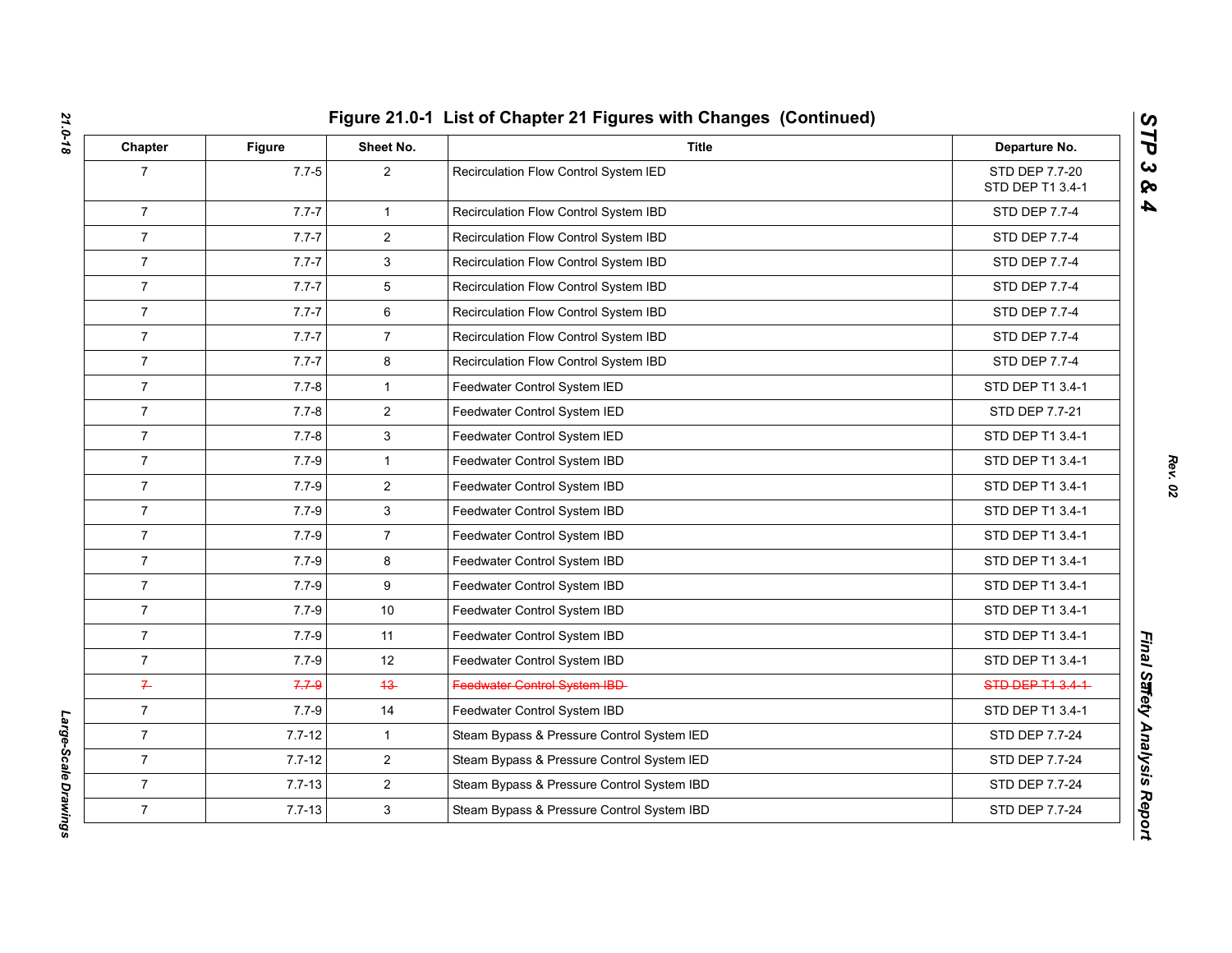|  | Figure 21.0-1 List of Chapter 21 Figures with Changes (Continued) |  |  |
|--|-------------------------------------------------------------------|--|--|
|  |                                                                   |  |  |

| Chapter        | <b>Figure</b> | Sheet No.      | <b>Title</b>                                                   | Departure No.        |
|----------------|---------------|----------------|----------------------------------------------------------------|----------------------|
| $\overline{7}$ | $7.7 - 13$    | 4              | Steam Bypass & Pressure Control System IBD                     | STD DEP 7.7-24       |
| $\overline{7}$ | $7.7 - 13$    | 5              | Steam Bypass & Pressure Control System IBD                     | STD DEP 7.7-24       |
| $\overline{7}$ | $7.7 - 14$    | $\overline{2}$ | Fuel Pool Cooling and Cleanup System IBD                       | STD DEP 7.7-25       |
| $\overline{7}$ | $7.7 - 14$    | 3              | Fuel Pool Cooling and Cleanup System IBD                       | STD DEP 7.7-25       |
| $\overline{7}$ | $7.7 - 14$    | 6              | Fuel Pool Cooling and Cleanup System IBD                       | STD DEP 7.7-25       |
| $\overline{7}$ | $7.7 - 14$    | $\overline{7}$ | Fuel Pool Cooling and Cleanup System IBD                       | STD DEP 7.7-25       |
| $\overline{7}$ | $7.7 - 14$    | 8              | Fuel Pool Cooling and Cleanup System IBD                       | STD DEP 7.7-25       |
| 8              | $8.2 - 1$     | $\mathbf{1}$   | Power Distribution System Routing Diagram                      | STP DEP 8.2-1        |
| 8              | $8.2 - 1$     | $\overline{2}$ | Power Distribution System Routing Diagram                      | STP DEP 8.2-1        |
| 8              | $8.2 - 1$     | 3              | Power Distribution System Routing Diagram                      | <b>STP DEP 8.2-1</b> |
| 8              | $8.2 - 1$     | $\overline{4}$ | Power Distribution System Routing Diagram                      | STP DEP 8.2-1        |
| 8              | $8.2 - 1$     | 5              | Power Distribution System Routing Diagram                      | STP DEP 8.2-1        |
| 8              | $8.2 - 1$     | 6              | Power Distribution System Routing Diagram                      | STP DEP 8.2-1        |
| 8              | $8.2 - 1$     | $\overline{7}$ | Power Distribution System Routing Diagram                      | STP DEP 8.2-1        |
| 8              | $8.2 - 2$     |                | 345 kV General Arrangement                                     | Supplement           |
| 8              | $8.2 - 3$     |                | 345 kV Switchyard Single Line Diagram                          | Supplement           |
| 8              | $8.2 - 4$     |                | 345 kV Switchyard Arrangement                                  | Supplement           |
| 8              | $8.2 - 5$     |                | 345 kV Transmission Configuration Map                          | Supplement           |
| 8              | $8.2 - 6$     |                | Topographic Map of 345 kV Transmission Line (Blessing SE Line) | Supplement           |
| 8              | $8.3 - 1$     | $\mathbf{1}$   | Electrical Power Distribution System SLD                       | STP DEP 8.3-3        |
| 8              | $8.3 - 1$     | $\overline{a}$ | Electrical Power Distribution System SLD                       | STP DEP 8.3-3        |
| 8              | $8.3 - 1$     | 3              | Electrical Power Distribution System SLD                       | STP DEP 8.3-3        |
| 8              | $8.3 - 1$     | 4              | Electrical Power Distribution System SLD                       | STP DEP 8.3-3        |
| 8              | $8.3 - 2$     | $\perp$        | Instrument & Control Power Supply System SLD                   | STP DEP 8.3-3        |
| $\epsilon$     | $8A-1$        |                | Site Grounding Plan-                                           | STP DEP 1.1-2        |
| 9              | $9.1 - 1$     | $\overline{2}$ | Fuel Pool Cooling and Cleanup System P&ID                      | STD DEP T1 2.4-1     |
| 9              | $9.1 - 2$     | $\mathbf{1}$   | Fuel Pool Cooling and Cleanup System PFD                       | STD DEP T1 2.4-1     |

*STP 3 & 4*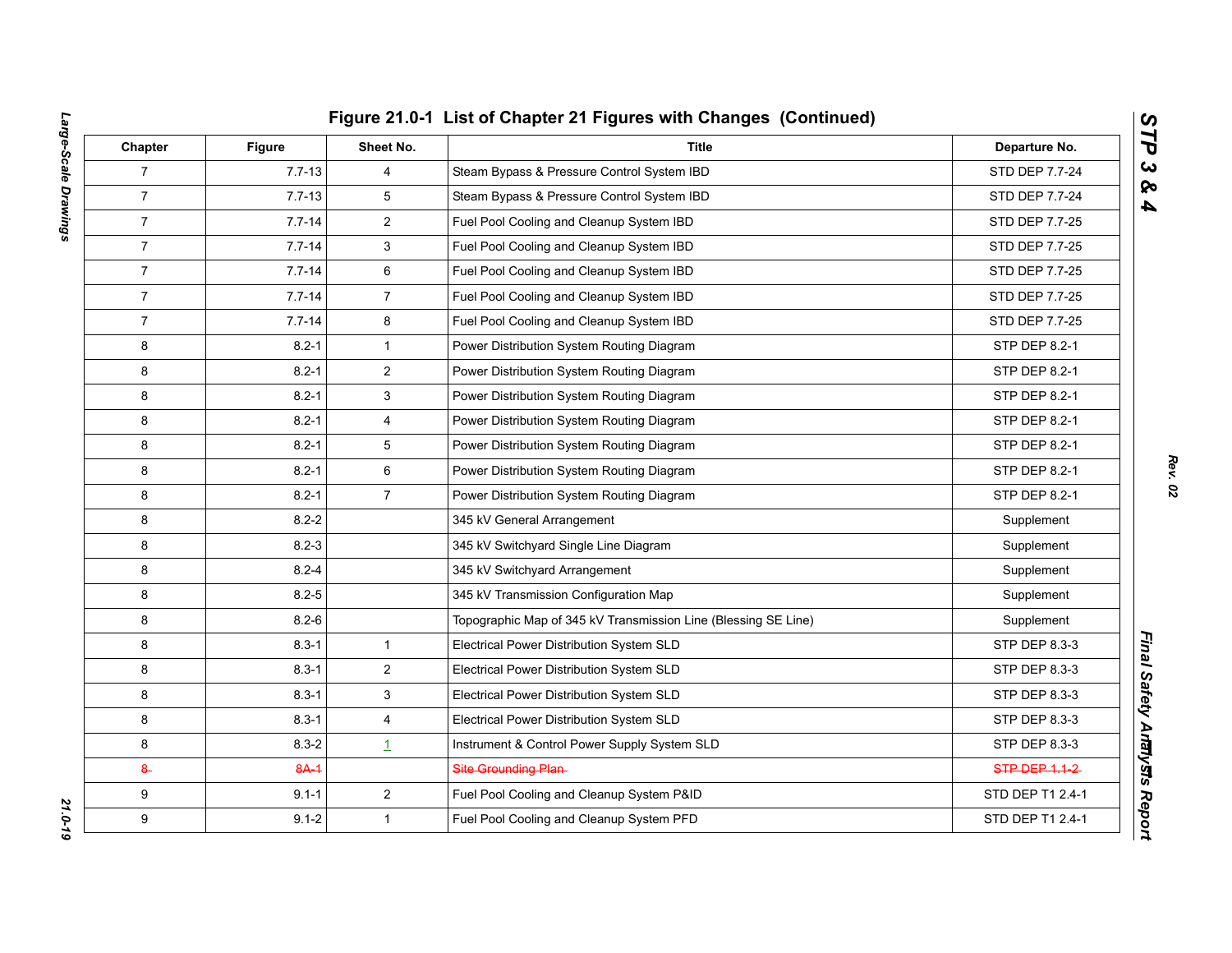| Chapter          | <b>Figure</b> | Sheet No.      | <b>Title</b>                               | Departure No.                  |
|------------------|---------------|----------------|--------------------------------------------|--------------------------------|
| 9                | $9.1 - 2$     | $\overline{2}$ | Fuel Pool Cooling and Cleanup System PFD   | STD DEP T1 2.4-1               |
| 9                | $9.1 - 12$    |                | Plant Refueling & Servicing Sequence       | STD DEP 9.1-1                  |
| 9                | $9.2 - 1$     | $\overline{5}$ | Reactor Building Cooling Water System P&ID | STD DEP T1 2.14-1              |
| 9                | $9.2 - 1$     | 8              | Reactor Building Cooling Water System P&ID | STD DEP T1 2.14-1              |
| 9                | $9.2 - 2$     |                | HVAC Normal Cooling Water System P&ID      | STD DEP 9.2-7                  |
| 9                | $9.2 - 4$     |                | Makeup Water System (Condensate) P&ID      | STD DEP Admin                  |
| 9                | $9.2 - 5$     | $\overline{2}$ | Makeup Water System (Purified) P&ID        | STD DEP T1 2.14-1              |
| 9                | $9.2 - 7$     | $\mathbf{1}$   | Reactor Service Water System P&ID          | STP DEP 9.2-5<br>STP DEP 19R-1 |
| 9                | $9.2 - 7$     | $\overline{2}$ | Reactor Service Water System P&ID          | STP DEP 9.2-5<br>STP DEP 19R-1 |
| 9                | $9.2 - 7$     | 3              | Reactor Service Water System P&ID          | STP DEP 9.2-5<br>STP DEP 19R-1 |
| 9                | $9.2 - 9b$    |                | Potable Water System P&ID (sheet 2 of 2)   | Supplement                     |
| 9                | $9.3 - 11$    | $\mathbf{1}$   | Radioactive Drain Transfer System P&ID     | Supplement                     |
| 9                | $9.3 - 11$    | $\overline{2}$ | Radioactive Drain Transfer System P&ID     | Supplement                     |
| 9                | $9.3 - 11$    | 3              | Radioactive Drain Transfer System P&ID     | Supplement                     |
| 9                | $9.3 - 11$    | 4              | Radioactive Drain Transfer System P&ID     | Supplement                     |
| 9                | $9.3 - 11$    | 5              | Radioactive Drain Transfer System P&ID     | Supplement                     |
| 9                | $9.3 - 11$    | $\,6\,$        | Radioactive Drain Transfer System P&ID     | Supplement                     |
| 9                | $9.3 - 11$    | $\overline{7}$ | Radioactive Drain Transfer System P&ID     | Supplement                     |
| 9                | $9.3 - 11$    | 8              | Radioactive Drain Transfer System P&ID     | Supplement                     |
| 9                | $9.3 - 11$    | 9              | Radioactive Drain Transfer System P&ID     | Supplement                     |
| 9                | $9.3 - 11$    | 10             | Radioactive Drain Transfer System P&ID     | Supplement                     |
| 9                | $9.3 - 11$    | 11             | Radioactive Drain Transfer System P&ID     | Supplement                     |
| 9                | $9.3 - 11$    | 12             | Radioactive Drain Transfer System P&ID     | Supplement                     |
| 9                | $9.3 - 11$    | 13             | Radioactive Drain Transfer System P&ID     | Supplement                     |
| $\boldsymbol{9}$ | $9.3 - 11$    | 14             | Radioactive Drain Transfer System P&ID     | Supplement                     |

Large-Scale Drawings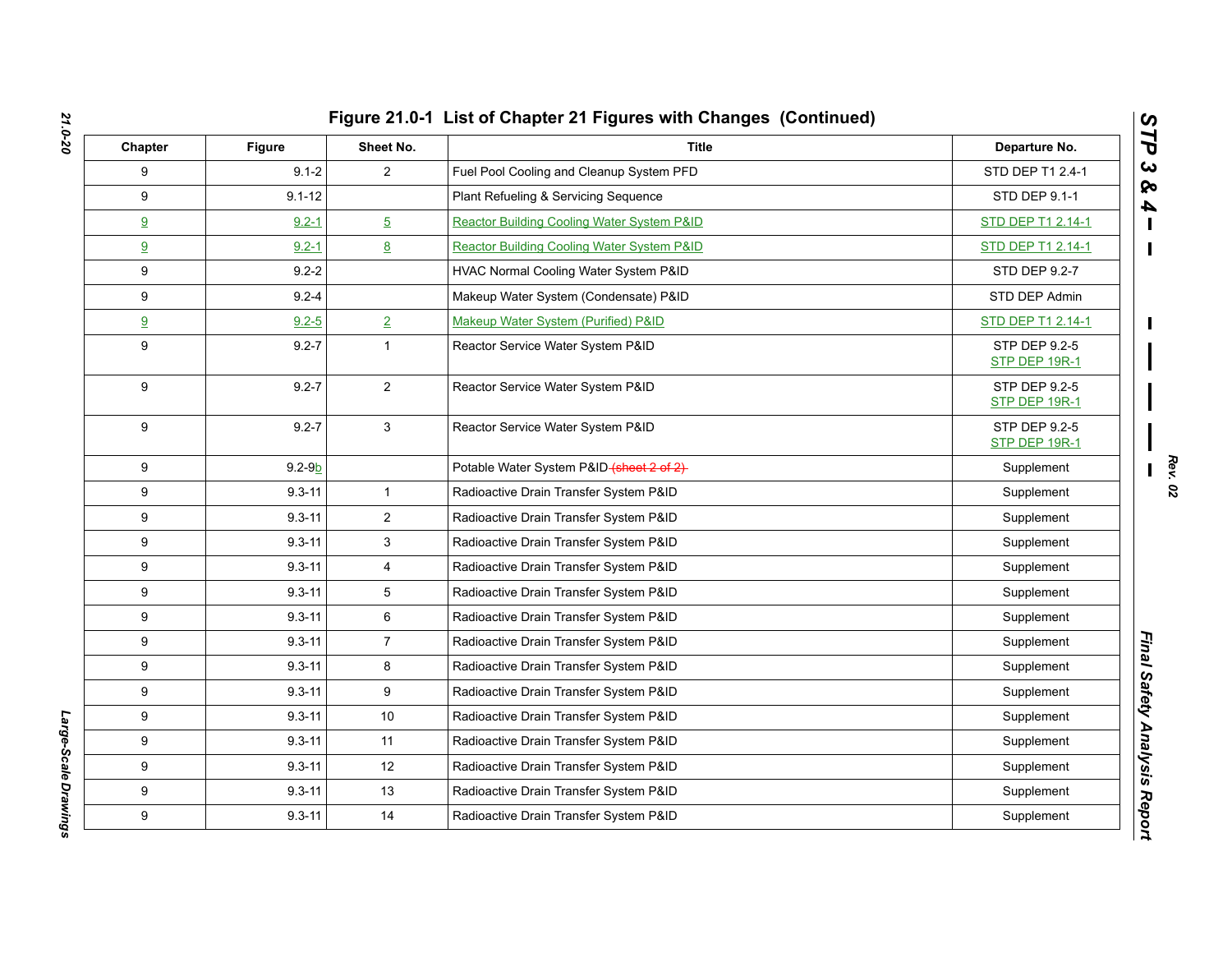| Chapter | Figure     | Sheet No.      | <b>Title</b>                                         | Departure No.                                                     |
|---------|------------|----------------|------------------------------------------------------|-------------------------------------------------------------------|
| 9       | $9.3 - 11$ | 15             | Radioactive Drain Transfer System P&ID               | Supplement                                                        |
| 9       | $9.3 - 11$ | 16             | Radioactive Drain Transfer System P&ID               | Supplement                                                        |
| 9       | $9.3 - 11$ | 17             | Radioactive Drain Transfer System P&ID               | Supplement                                                        |
| 9       | $9.3 - 11$ | 18             | Radioactive Drain Transfer System P&ID               | Supplement                                                        |
| 9       | $9.3 - 11$ | 19             | Radioactive Drain Transfer System P&ID               | Supplement                                                        |
| 9       | $9.3 - 11$ | 20             | Radioactive Drain Transfer System P&ID               | Supplement                                                        |
| 9       | $9.3 - 11$ | 21             | Radioactive Drain Transfer System P&ID               | Supplement                                                        |
| 9       | $9.3 - 11$ | 22             | Radioactive Drain Transfer System P&ID               | Supplement                                                        |
| 9       | $9.4 - 1$  | $\mathbf{1}$   | Control Building HVAC Flow Diagram                   | STP DEP 9.4-1<br>STD DEP 9.4-2                                    |
| 9       | $9.4 - 1$  | $\overline{2}$ | Control Building HVAC Flow Diagram                   | <b>STP DEP 9.4-1</b><br>STD DEP 9.4-2                             |
| 9       | $9.4 - 1$  | $\mathbf{3}$   | Control Building HVAC Flow Diagram                   | STD DEP 9.4-2                                                     |
| 9       | $9.4 - 1$  | $\overline{4}$ | Control Building HVAC Flow Diagram                   | STD DEP 9.4-2                                                     |
| 9       | $9.4 - 1$  | 5              | Control Building HVAC Flow Diagram                   | STD DEP 9.4-2                                                     |
| 9       | $9.4 - 2a$ |                | Turbine Building Ventilation System Air Flow Diagram | STD DEP 9.4-4                                                     |
| 9       | $9.4 - 2b$ | $\mathbf{1}$   | Turbine Building Ventilation System Air Flow Diagram | <b>STD DEP 9.4-4</b>                                              |
| 9       | $9.4 - 2b$ | $\overline{2}$ | Turbine Building Ventilation System Control Diagram  | STD DEP 9.4-4                                                     |
| 9       | $9.4 - 2c$ |                | Turbine Building Ventilation System Air Flow Diagram | <b>STD DEP 9.4-4</b>                                              |
| 9       | $9.4 - 3$  | $\mathbf{1}$   | <b>Secondary Containment HVAC</b>                    | STD DEP T1 2.14-1<br><b>STD DEP 9.4-7</b><br><b>STD DEP 9.4-8</b> |
| 9       | $9.4 - 3$  | $\overline{2}$ | Secondary Containment HVAC System                    | STD DEP T1 2.14-1                                                 |
| 9       | $9.4 - 4$  | $\mathbf{1}$   | R/B Safety Related Electrical Equipment HVAC System  | <b>STD DEP 9.4-5</b>                                              |
| 9       | $9.4 - 4$  | $\overline{2}$ | R/B Safety Related Electrical Equipment HVAC System  | <b>STD DEP 9.4-5</b>                                              |
| 9       | $9.4 - 4$  | $\overline{3}$ | R/B Safety Related Electrical Equipment HVAC System  | <b>STD DEP 9.4-5</b>                                              |
| 9       | $9.4 - 10$ | $\mathbf{1}$   | Radwaste Building HVAC P&ID                          | STD DEP 9.4-5                                                     |
| 9       | $9.4 - 10$ | $\overline{c}$ | Radwaste Building HVAC P&ID                          | STD DEP 9.4-5                                                     |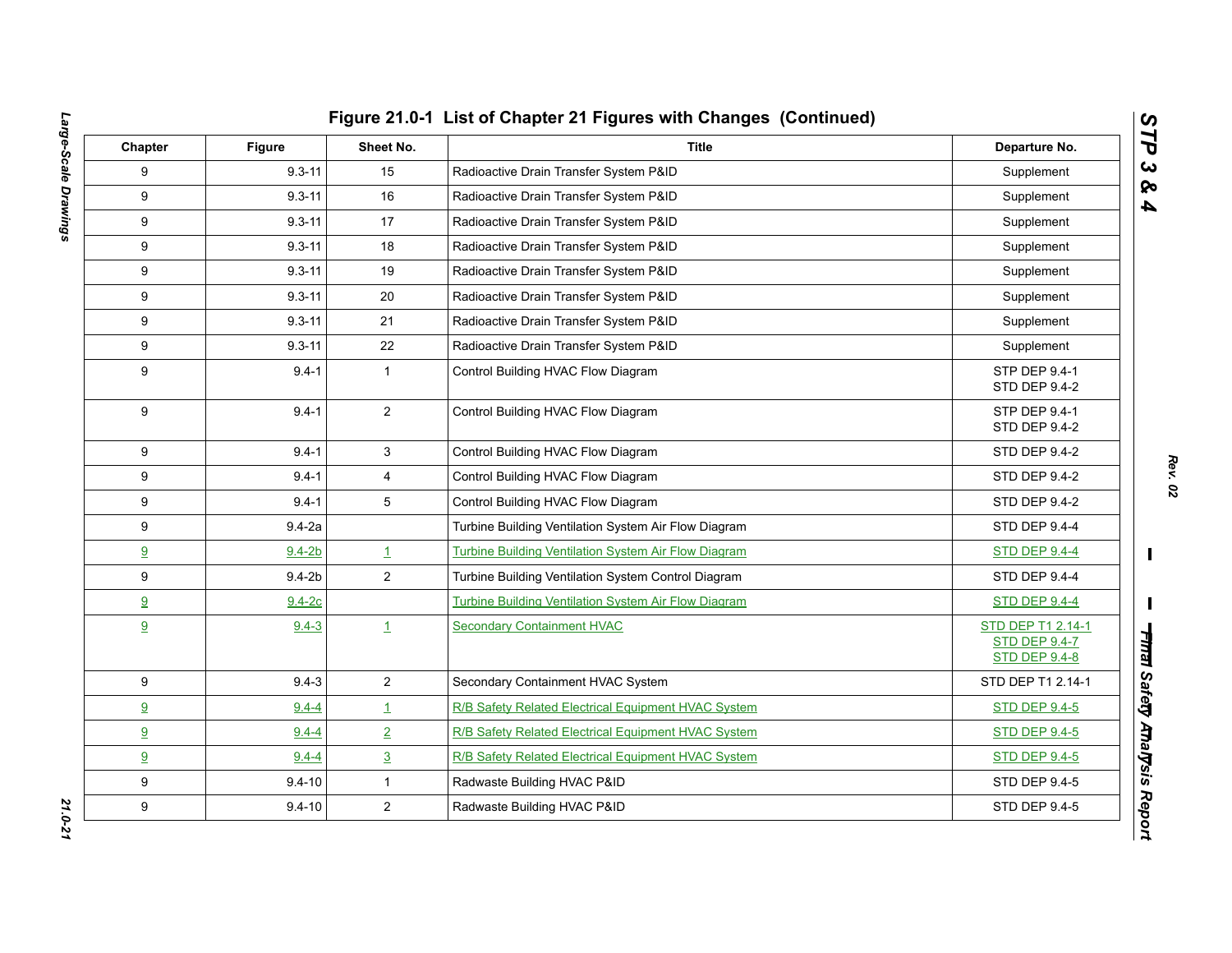| Chapter         | Figure     | Sheet No.      | <b>Title</b>                                                                   | Departure No.            |
|-----------------|------------|----------------|--------------------------------------------------------------------------------|--------------------------|
| 9               | $9.4 - 10$ | 3              | Radwaste Building HVAC P&ID                                                    | <b>STD DEP 9.4-5</b>     |
| 9               | $9.4 - 11$ | $\mathbf{1}$   | Service Building HVAC P&ID                                                     | Supplement               |
| 9               | $9.4 - 11$ | $\overline{2}$ | Service Building HVAC P&ID                                                     | Supplement               |
| 9               | $9.5 - 6$  |                | Standby Diesel Generator Fuel Oil and Combustion Air Intake & Exhaust Systems  | STP DEP 9.5-6            |
| 9               | 9A.4-4     |                | Reactor Building Fire Protection at Elevation 12300 mm                         | <b>STD DEP T1 2.14-1</b> |
| 9               | 9A.4-9     |                | Reactpr Building Fire Protection at Section A-A                                | STD DEP T1 2.14-1        |
| 9               | 9A.4-17    |                | Turbine Building Fire Protection <del>, Section A-A-at Elevation 2300 mm</del> | STP DEP 1.2-2            |
| 9               | 9A.4-18    |                | Turbine Building Fire Protection at Elevation 5300-Elevation 6300 mm           | STP DEP 1.2-2            |
| 9               | 9A.4-19    |                | Turbine Building Fire Protection at Elevation 12300 mm                         | STP DEP 1.2-2            |
| 9               | 9A.4-20    |                | Turbine Building Fire Protection at Elevation 20300 Elevation 19700 mm         | STP DEP 1.2-2            |
| 9               | 9A.4-21    |                | Turbine Building Fire Protection at Elevation 30300-Elevation 27800 mm         | STP DEP 1.2-2            |
| 9               | 9A.4-28    |                | Radwaste Building Fire Protection, RWB Sections                                | STP DEP 3.8-1            |
| 9               | 9A.4-29    |                | Radwaste Building Fire Protection at Elevation -1700 mm                        | STP DEP 3.8-1            |
| 9               | 9A.4-30    |                | Radwaste Building Fire Protection at Elevation 5300 mm                         | STP DEP 3.8-1            |
| 9               | 9A.4-31    |                | Radwaste Building Fire Protection at Elevation 12300 mm                        | STP DEP 3.8-1            |
| 9               | 9A.4-32    |                | Radwaste Building Fire Protection at Elevation 18300 mm                        | STP DEP 3.8-1            |
| 9               | 9A.4-33    |                | Turbine Building Fire Protection at Elevation 38300 mm                         | <b>STP DEP 1.2-2</b>     |
| 9               | 9A.4-34    |                | Turbine Building Fire Protection at Elevation 47200 mm                         | <b>STP DEP 1.2-2</b>     |
| 10 <sup>°</sup> | $10.1 - 2$ |                | Reference Heat Balance for Guaranteed Reactor Rating                           | STP DEP 10.1-3           |
| 10 <sup>°</sup> | $10.1 - 3$ |                | Reference Heat Balance for Valves-Wide-Open (VWO)                              | STP DEP 10.1-4           |
| 11              | $11.2 - 1$ | $\mathbf{1}$   | Radwaste System PFD                                                            | STD DEP 11.2-1           |
| 11              | $11.2 - 1$ | $\overline{2}$ | Radwaste System PFD                                                            | STD DEP 11.2-1           |
| 11              | $11.2 - 2$ | $\mathbf{1}$   | Radwaste System P&ID                                                           | STD DEP 11.2-1           |
| 11              | $11.2 - 2$ | $\overline{2}$ | Radwaste System P&ID                                                           | STD DEP 11.2-1           |
| 11              | $11.2 - 2$ | 3              | Radwaste System P&ID                                                           | STD DEP 11.2-1           |
| 11              | $11.2 - 2$ | $\overline{4}$ | Radwaste System P&ID                                                           | STD DEP 11.2-1           |
| 11              | $11.2 - 2$ | 4a             | Radwaste System P&ID                                                           | STD DEP 11.2-1           |

Large-Scale Drawings *Large-Scale Drawings*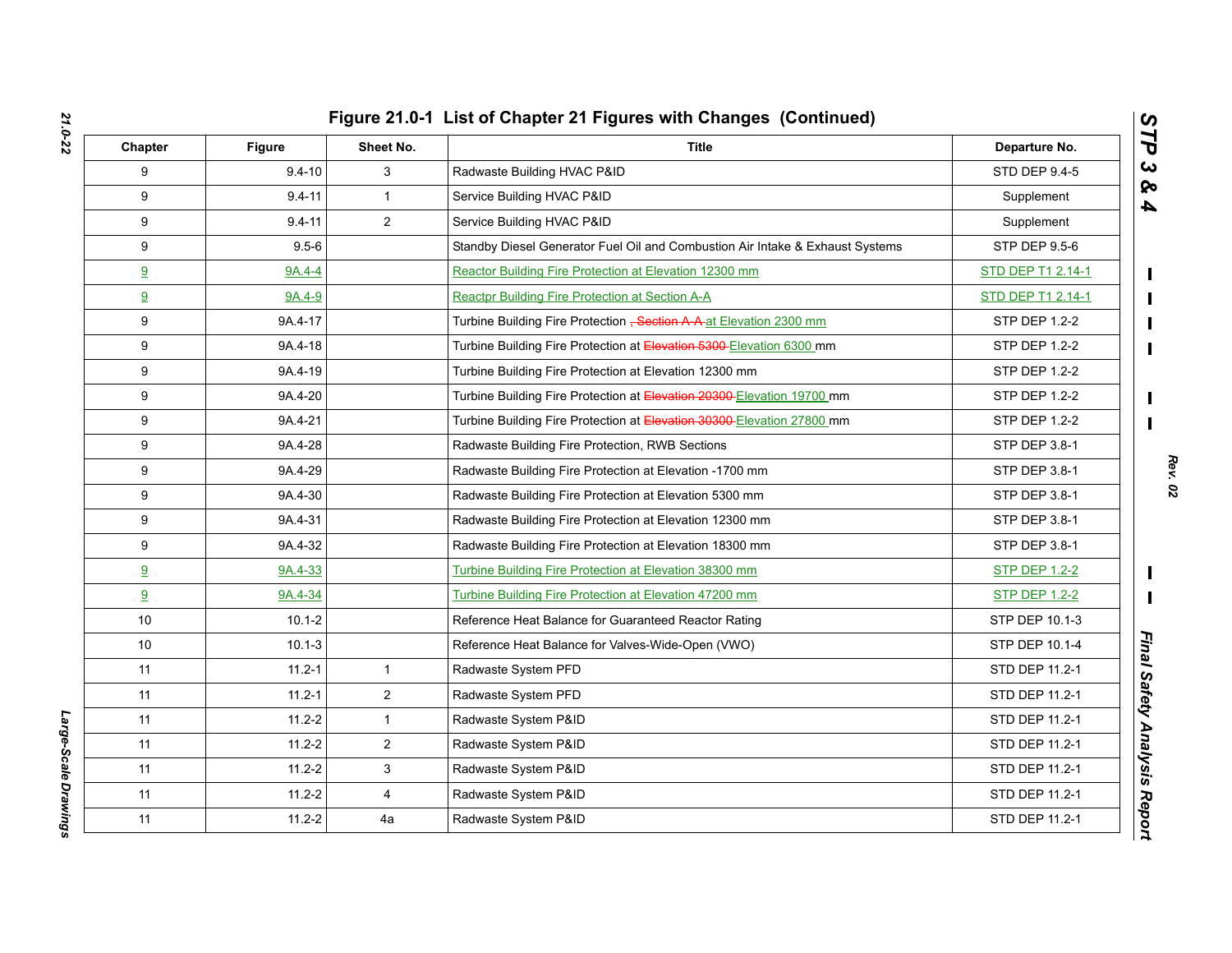| Chapter | <b>Figure</b> | Sheet No.       | <b>Title</b>                                                                                               | Departure No.         |
|---------|---------------|-----------------|------------------------------------------------------------------------------------------------------------|-----------------------|
| 11      | $11.2 - 2$    | 5               | Radwaste System P&ID                                                                                       | STD DEP 11.2-1        |
| 11      | $11.2 - 2$    | 6               | Radwaste System P&ID                                                                                       | STD DEP 11.2-1        |
| 11      | $11.2 - 2$    | $\overline{7}$  | Radwaste System P&ID                                                                                       | STD DEP 11.2-1        |
| 11      | $11.2 - 2$    | 9a              | Radwaste System P&ID                                                                                       | STD DEP 11.2-1        |
| 11      | $11.2 - 2$    | 10a             | Radwaste System P&ID                                                                                       | STD DEP 11.2-1        |
| 11      | $11.2 - 2$    | 11a             | Radwaste System P&ID                                                                                       | STD DEP 11.2-1        |
| 11      | $11.2 - 2$    | 11 <sub>b</sub> | Radwaste System P&ID                                                                                       | STD DEP 11.2-1        |
| 11      | $11.2 - 2$    | 12              | Radwaste System P&ID                                                                                       | STD DEP 11.2-1        |
| 11      | $11.2 - 2$    | 13              | Radwaste System P&ID                                                                                       | STD DEP 11.2-1        |
| 11      | $11.2 - 2$    | 14              | Radwaste System P&ID                                                                                       | STD DEP 11.2-1        |
| 11      | $11.2 - 2$    | 14a             | Radwaste System P&ID                                                                                       | STD DEP 11.2-1        |
| 11      | $11.2 - 2$    | 15              | Radwaste System P&ID                                                                                       | STD DEP 11.2-1        |
| 11      | $11.2 - 2$    | 15a             | Radwaste System P&ID                                                                                       | STD DEP 11.2-1        |
| 11      | $11.2 - 2$    | 16              | Radwaste System P&ID                                                                                       | STD DEP 11.2-1        |
| 11      | $11.2 - 2$    | 17              | Radwaste System P&ID                                                                                       | STD DEP Admin         |
| 11      | $11.3 - 1$    | $\mathbf{1}$    | Off Gas System PFD                                                                                         | <b>STD DEP 11.3-1</b> |
| 11      | $11.3 - 2$    | $\mathbf{1}$    | Off Gas System P&ID                                                                                        | <b>STD DEP 11.3-1</b> |
| 11      | $11.3 - 2$    | $\overline{2}$  | Off Gas System P&ID                                                                                        | <b>STD DEP 11.3-1</b> |
| 11      | $11.3 - 2$    | $\overline{3}$  | Off Gas System P&ID                                                                                        | <b>STD DEP 11.3-1</b> |
| 12      | $12.3 - 1$    |                 | Reactor Building Radiation Zone Map for Full Power & Shutdown Operation at Elevation -<br>8200 mm (B3F)    | STD DEP Admin         |
| 12      | $12.3 - 3$    |                 | Reactor Building Radiation Zone Map for Full Power & Shutdown Operation at Elevation<br>4800/8500 mm (B1F) | STD DEP Admin         |
| 12      | $12.3 - 5$    |                 | Reactor Building Radiation Zone Map for Full Power & Shutdown Operations at Elevation<br>12300 mm          | STD DEP T1 2.14-1     |
| 12      | $12.3 - 6$    |                 | Reactor Building Radiation Zone Map for Full Power & Shutdown Operation at Elevation<br>18100 mm (2F)      | STD DEP 3.8-1         |
| 12      | $12.3 - 10$   |                 | Reactor Building Radiation Zone Map for Full Power & Shutdown Operation Section A-A                        | STD DEP T1 2.14-1     |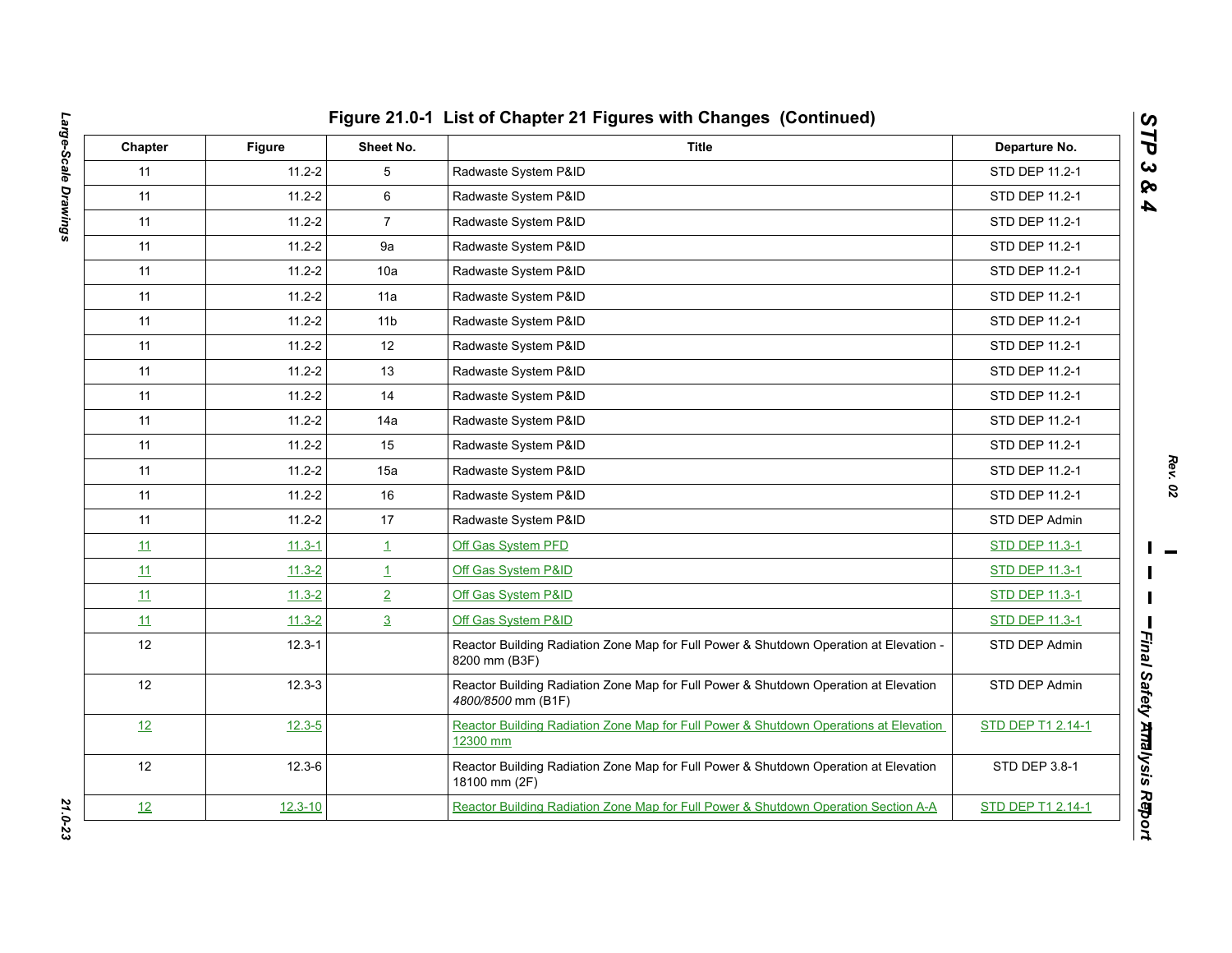|  | Figure 21.0-1 List of Chapter 21 Figures with Changes (Continued) |  |
|--|-------------------------------------------------------------------|--|
|  |                                                                   |  |

| Sheet No.<br><b>Title</b><br>Chapter<br>Departure No.<br>Figure |               |           |                                                                                                             |                      |  |
|-----------------------------------------------------------------|---------------|-----------|-------------------------------------------------------------------------------------------------------------|----------------------|--|
| 12                                                              | $12.3 - 16$   |           | Reactor Building Radiation Zone Map Post LOCA at Elevation 12300 mm                                         | STD DEP T1 2.14-1    |  |
| 12                                                              | $12.3 - 21$   |           | Reactor Building Radiation Zone Map Post LOCA Section A-A                                                   | STD DEP T1 2.14-1    |  |
| 12                                                              | 12.3-37       |           | Radwaste Building, Radiation Zone Map, Normal Operation at Elevation -1500 mm-1700<br>mm                    | STD DEP 3.8-1        |  |
| 12                                                              | 12.3-38       |           | Radwaste Building, Radiation Zone Map, Normal Operation at Elevation -4800 mm5300<br>mm                     | STD DEP 3.8-1        |  |
| 12                                                              | 12.3-39       |           | Radwaste Building, Radiation Zone Map, Normal Operation at Elevation 12300 mm                               | <b>STD DEP 3.8-1</b> |  |
| 12                                                              | 12.3-40       |           | Radwaste Building, Radiation Zone Map, Normal Operation at Elevation -21000 mm18300<br>mm                   | STD DEP 3.8-1        |  |
| 12                                                              | $12.3 - 41$   |           | Radwaste Building, Radiation Zone Map, Normal Operation, Section A-A                                        | <b>STP DEP 1.2-2</b> |  |
| 12                                                              | 12.3-49       |           | Turbine Building, Radiation Zone Map, at Elevation 5300 mm-2300 mm                                          | <b>STP DEP 1.2-2</b> |  |
| 12                                                              | 12.3-50       |           | Turbine Building, Radiation Zone Map, at Elevation 42300 mm-6300 mm                                         | STP DEP 1.2-2        |  |
| 12                                                              | 12.3-51       |           | Turbine Building, Radiation Zone Map, at Elevation 20300 mm-12300 mm                                        | <b>STP DEP 1.2-2</b> |  |
| 12                                                              | 12.3-52       |           | Turbine Building, Radiation Zone Map, at Elevation 30300 mm-19700 mm                                        | <b>STP DEP 1.2-2</b> |  |
| 12                                                              | $12.3 - 53$   |           | Turbine Building, Radiation Zone at Normal Operation Longitudinal Section A A Map. at<br>Elevation 27800 mm | STD DEP 12.3-4       |  |
| 12                                                              | $12.3 - 55$   |           | Turbine Building, Radiation Zone Map, Post LOCA, Longitudinal Section B-B                                   | <b>STP DEP 1.2-2</b> |  |
| 12                                                              | 12.3-56       |           | Reactor Building, Area Radiation Monitors at Elevation -8200 mm                                             | STD DEP 12.3-4       |  |
| 12                                                              | 12.3-57       |           | Reactor Building, Area Radiation Monitors at Elevation -1700 mm                                             | STD DEP 12.3-4       |  |
| 12                                                              | 12.3-58       |           | Reactor Building, Area Radiation Monitors at Elevation 4800 mm                                              | STD DEP 12.3-4       |  |
|                                                                 |               |           | Table 21.0-1 List of Chapter 21 Figures with Changes                                                        |                      |  |
| Chapter                                                         | <b>Figure</b> | Sheet No. | Title                                                                                                       | Departure No.        |  |
| 12                                                              | 12.3-60       |           | Reactor Building, Area Radiation Monitors at Elevation 23500 mm                                             | STD DEP 12.3-4       |  |
| 12                                                              | 12.3-62       |           | Reactor Building, Area Radiation Monitors at Elevation 31700 mm                                             | STD DEP 3.8-1        |  |
| 12                                                              | 12.3-66       |           | Radwaste Building, Area Radiation Monitors at Elevation 4800 mm5300 mm                                      | STD DEP 3.8-1        |  |
| 12                                                              | 12.3-67       |           | Radwaste Building, Area Radiation Monitors at Elevation 12300 mm                                            | STD DEP 11.2-1       |  |
| 12                                                              | 12.3-68       |           | Turbine Building, B1F Floor Level, Area Radiation Monitors, Elevation 2300 mm                               | <b>STP DEP 1.2-2</b> |  |
| 12                                                              | 12.3-69       |           | Turbine Building, MB1F Floor Level, Area Radiation Monitors, Elevation 6300 mm                              | <b>STP DEP 1.2-2</b> |  |

| Chapter | <b>Figure</b> | Sheet No. | <b>Title</b>                                                                   | Departure No.        |
|---------|---------------|-----------|--------------------------------------------------------------------------------|----------------------|
| 12      | $12.3 - 60$   |           | Reactor Building, Area Radiation Monitors at Elevation 23500 mm                | STD DEP 12.3-4       |
| 12      | $12.3 - 62$   |           | Reactor Building, Area Radiation Monitors at Elevation 31700 mm                | STD DEP 3.8-1        |
| 12      | $12.3 - 66$   |           | Radwaste Building, Area Radiation Monitors at Elevation 4800 mm5300 mm         | STD DEP 3.8-1        |
| 12      | $12.3 - 67$   |           | Radwaste Building, Area Radiation Monitors at Elevation 12300 mm               | STD DEP 11.2-1       |
| 12      | $12.3 - 68$   |           | Turbine Building, B1F Floor Level, Area Radiation Monitors, Elevation 2300 mm  | <b>STP DEP 1.2-2</b> |
| 12      | $12.3 - 69$   |           | Turbine Building, MB1F Floor Level, Area Radiation Monitors, Elevation 6300 mm | STP DEP 1.2-2        |